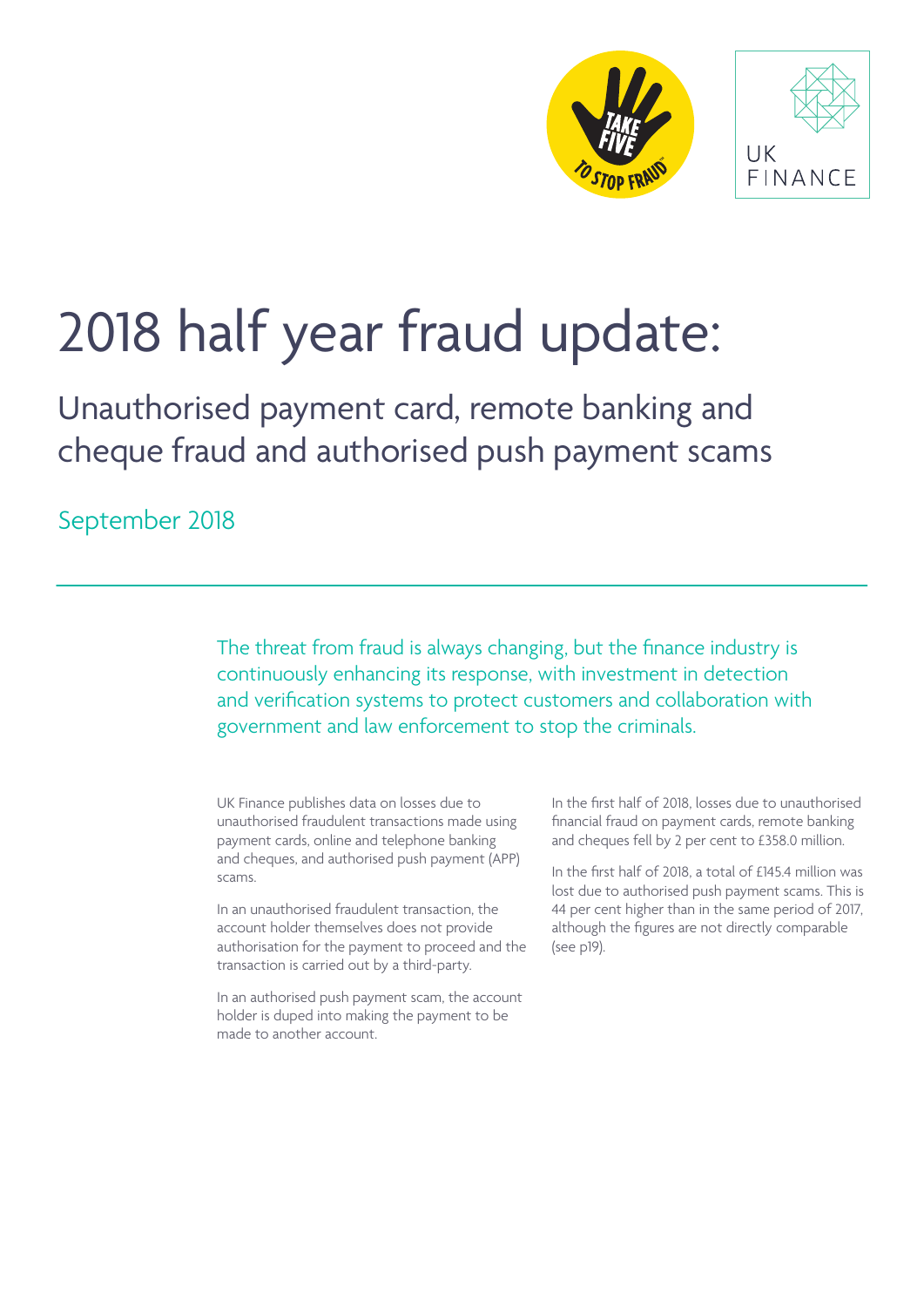The finance industry is responding by:

- Helping customers stay safe from fraud and spot the signs of a scam through the Take Five to Stop Fraud campaign, in collaboration with the Home Office.
- Working with consumer groups as part of the Payment Systems Regulator's Steering Group to develop an industry code for the reimbursement of victims of authorised push payment scams.
- Joining with government and law enforcement to deter and disrupt the criminals responsible and better trace, freeze and return stolen funds.
- Implementing new standards to ensure those who have fallen victim to fraud or scams get the help they need.
- Delivering the Banking Protocol a groundbreaking rapid response scheme through which branch staff can alert police and Trading Standards to suspected frauds taking place. The system is now operational in every police force area and in the first six months of this year prevented £14.6 million in fraud and led to 100 arrests.
- Sponsoring a specialist police unit, the Dedicated Card and Payment Crime Unit, which tackles the organised criminal groups responsible for financial fraud and scams. In the first half of 2018, the Unit prevented £25m of fraud and carried out 84 arrests and interviews under caution.
- Working with the Information Commissioner's Office to establish guidance on how information about APP scams can be shared between our members, so they can protect their customers, while calling for new powers on information sharing to allow banks to share data to detect and prevent financial crime better.
- Hosting the Government-led programme to reform the system of economic crime information sharing, known in the industry as Suspicious Activity Reports, so that it meets the needs of crime agencies, regulators, consumers and businesses.

## To stay safe, customers are urged to follow the advice of the Take Five to Stop Fraud campaign:

- A genuine bank or organisation will never contact you out of the blue to ask for your PIN, full password or to move money to another account. Only give out your personal or financial details to use a service that you have given your consent to, that you trust and that you are expecting to be contacted by.
- Don't be tricked into giving a fraudster access to your personal or financial details. Never automatically click on a link in an unexpected email or text.
- Always question uninvited approaches in case it's a scam. Instead, contact the company directly using a known email or phone number.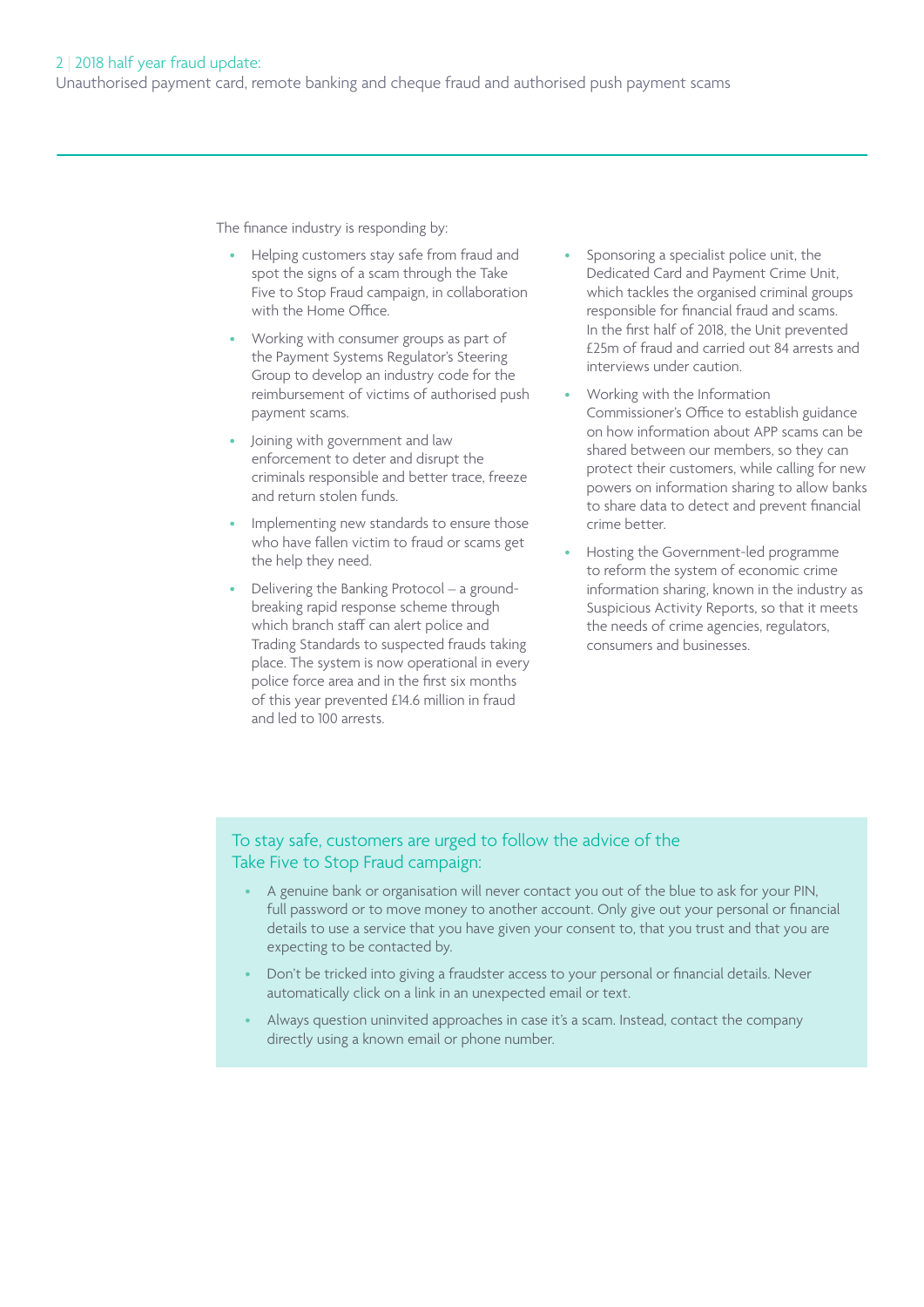# Unauthorised fraudulent transactions: January to June 2018

| Overall<br>unauthorised<br>fraud | H1 2014 | H <sub>2</sub> 2014 | H1 2015 | H <sub>2</sub> 2015 | H1 2016 | H <sub>2</sub> 2016 | H1 2017 | H <sub>2</sub> 2017 | H1 2018   | H117/H1<br>18% |
|----------------------------------|---------|---------------------|---------|---------------------|---------|---------------------|---------|---------------------|-----------|----------------|
| Prevented<br>Value               | N/A     | N/A                 | £939.5m | £821.5m             | £678.7m | £708.9m             | £751.4m | £706.8m             | £705.7m   | $-6%$          |
| <b>Total losses</b>              | £306.9m | £290.6m             | £320.3m | £435.3m             | £400.4m | £368.4m             | £365.8m | £365.5m             | £358.0m   | $-2%$          |
| Total cases                      | 687,080 | 631.119             | 610,225 | 816,019             | 937.274 | 920.232             | 936.699 | 973.308             | 1,036,367 | 10%            |

Losses due to unauthorised transactions on payment cards, remote banking and cheques totalled £358.0 million in the first half of 2018, a decrease of 2 per cent compared to the same period in 2017.

There were 1,036,367 cases of unauthorised financial fraud during January to June 2018, a rise of 10 per cent compared with the year before.

Prevented fraud totalled £705.7 million in the first half of 2018. This represents incidents that were detected and prevented by banks and card companies and is equivalent to £6.63 in every £10 of attempted fraud being stopped. The proportion of prevented fraud has decreased from £6.72 in every £10 in the first half of 2017.

# Authorised push payment scams: January to June 2018



| Overall authorised<br>push payment<br>scams | H1 2017    | H1 2018 | H1 17/H1 18 % |
|---------------------------------------------|------------|---------|---------------|
| Total number of<br>cases                    | 19.370     | 34.128  | 76%           |
| Total case value                            | £101.2m    | £145.4m | 44%           |
| Total returned to<br>the customer           | $f$ 26 $m$ | £30.9m  | 18%           |

Total losses due to authorised push payment (APP) scams were £145.4 million in the first half of 2018, an increase of 44 per cent compared to the same period in 2017, although the figures are not directly comparable as:

Four additional UK Finance members began reporting APP data to us as of January 2018.

In January 2018, UK Finance introduced new Best Practice Standards for banks and building societies responding to APP scam claims, greatly improving the identification and reporting processes.. Financial providers were able to return £30.9 million of the losses.

There were 34,128 cases of authorised push payment scams.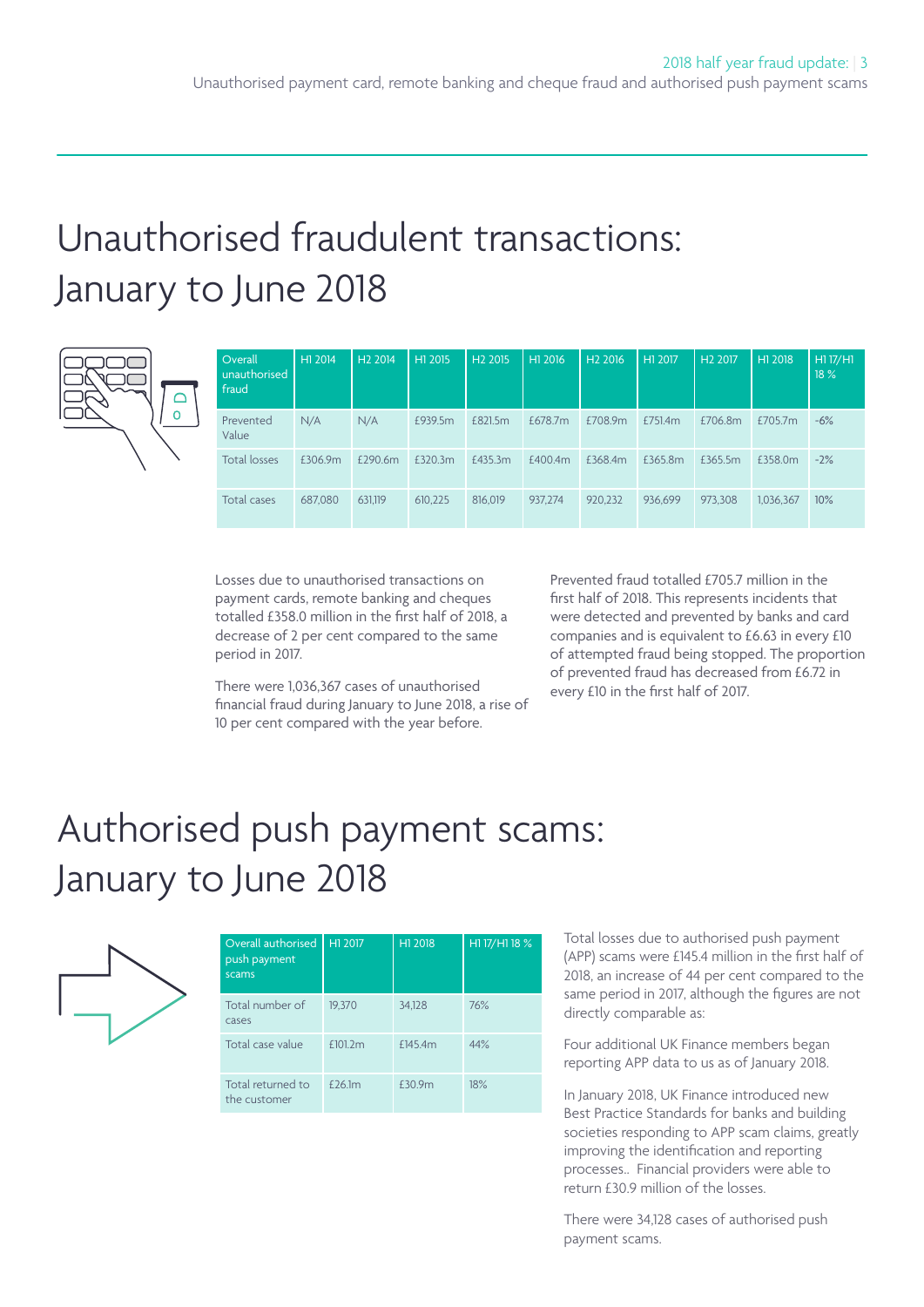# What's driving the fraud losses?

Criminals use a wide range of tactics to commit fraud. While it is not possible to attribute the values to individual methods, intelligence reported by our members highlights the main drivers.

Social engineering, in which criminals groom and manipulate people into divulging personal or financial details or transferring money, continued to be the key driver of both unauthorised and authorised fraud losses in the first half of 2018.

A common form of social engineering is an impersonation and deception scam, where a fraudster contacts a customer by phone, text message, email or social media pretending to be a genuine organisation, such as a bank, the police, a utility company or a government department.

To facilitate unauthorised fraud, criminals use impersonation scams to trick their intended victims into giving away their personal or financial information, such as passwords and passcodes, card and bank account details, or into allowing remote access to their computer. The scammers often claim there has been suspicious activity on a bank or card account, account details need to be 'updated' or 'verified', or a refund is due.

Criminals also use impersonation and deception scams to trick their victims into authorising a payment to them. Fraudsters use a wide variety of tactics to commit this crime. These include impersonating a bank staff member or a police officer and claiming fraud has been identified and that money needs to be transferred to a 'safe account'; sending fake invoices to businesses; and offering fraudulent investment.

Data theft also continues to be a major enabler of fraud and contributor to fraud losses. This occurs particularly through third-party data breaches, but also includes mail intercepts, malware and phishing. The stolen data is either used by criminals to commit fraud directly, for example card details are used to make an unauthorised purchase online, or personal details are used to apply for a credit card.

Stolen personal and financial information is also used by criminals to target individuals in impersonation and deception scams. This can include contact details, such as email addresses and telephone numbers, being used by the criminal to communicate with their victim, or other personal or financial details which they use to add apparent authenticity to their approach by repeating the details back to the victim.

Intelligence also suggests criminals are using more low-tech methods such as distractions thefts and card entrapments to steal debit and credit cards which are then used to commit unauthorised fraud.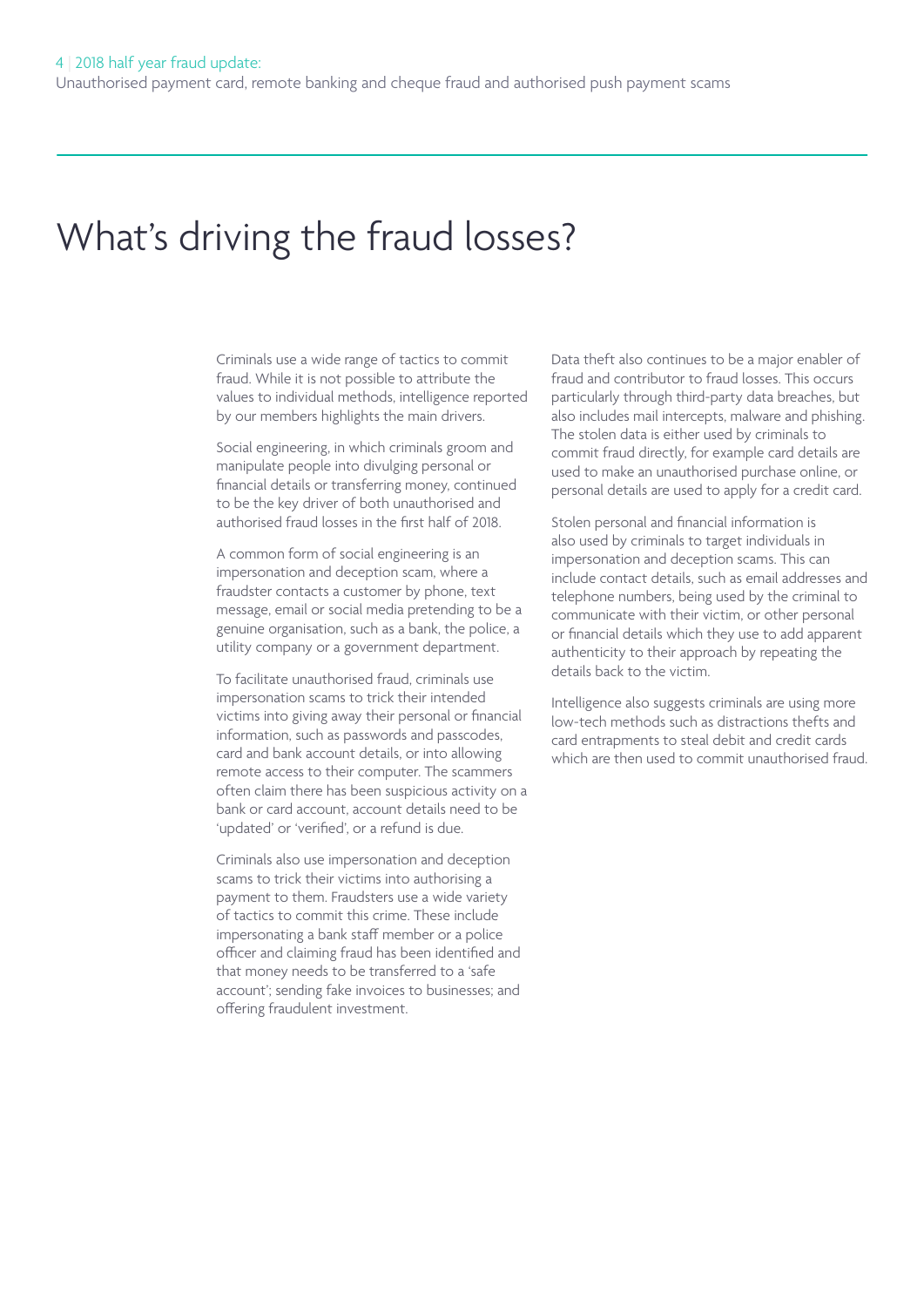# Our fraud data

UK Finance publishes both the value of fraud losses and the number of cases. The data is reported to us by our members which include financial providers, credit, debit and charge card issuers, and card payment acquirers.

Each incident of fraud does not equal one person being defrauded, but instead refers to the number of cards or accounts defrauded. For example, if a fraud was carried out on two cards, but they both belonged to the same person, this would represent two instances of fraud, not one.

All fraud loss figures, unless otherwise indicated, are reported as gross. This means the figures represent the total value of fraud including any money subsequently recovered by a bank.

For the first time in 2018, UK Finance is reporting enhanced data on authorised push payment (APP) scams.

Some caveats are required for the tables in the document.

- Prevented values were not collected for all fraud types prior to 2015.
- The sum of components may not equal the total due to rounding.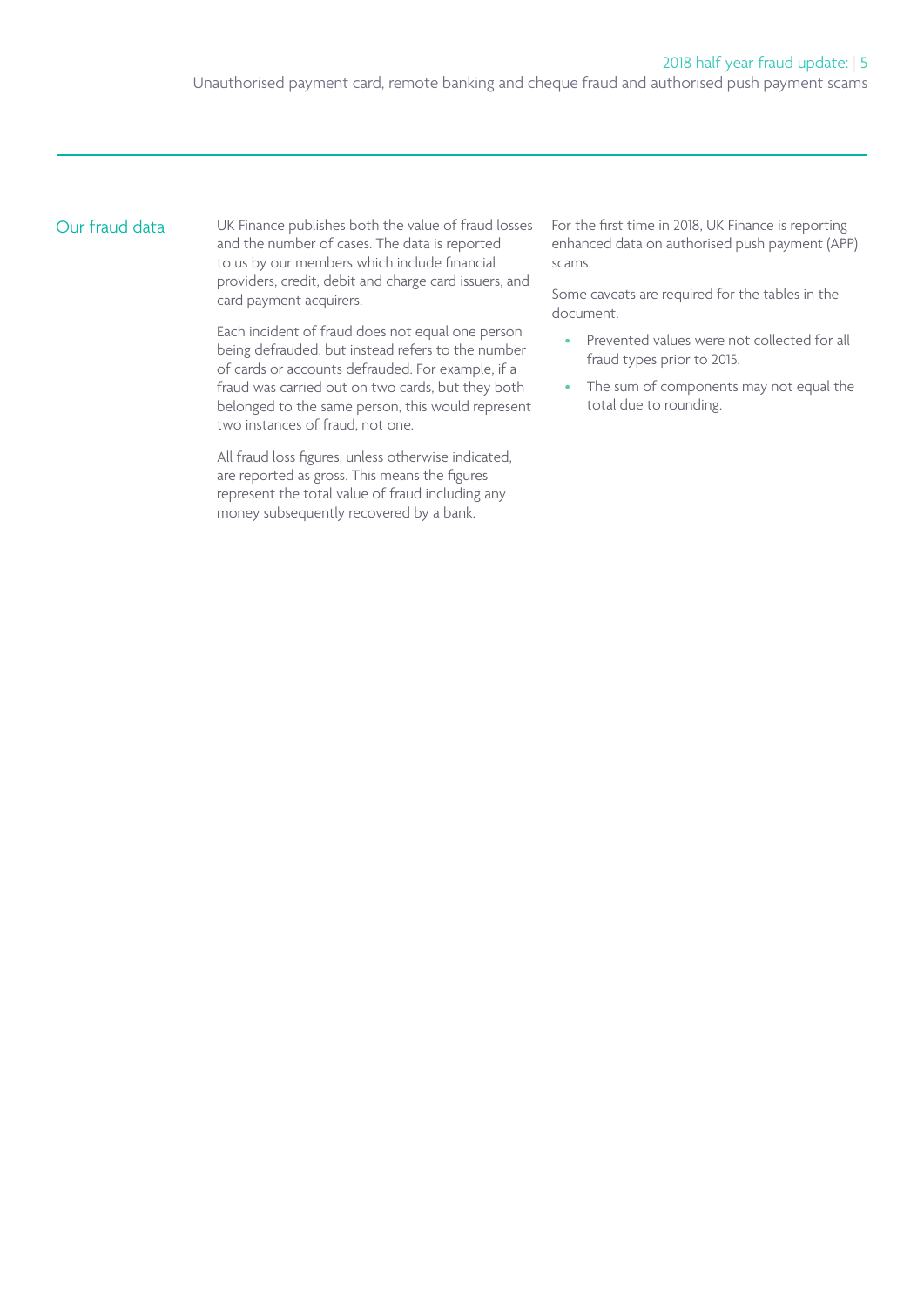# Unauthorised debit and credit and other payment card fraud



| Total payment  <br>card fraud | H1 2014 | H <sub>2</sub> 2014 | H1 2015 | H <sub>2</sub> 2015 | H1 2016 | H <sub>2</sub> 2016 | H1 2017 | H <sub>2</sub> 2017 | H1 2018   | H1 17/H1 18 % |
|-------------------------------|---------|---------------------|---------|---------------------|---------|---------------------|---------|---------------------|-----------|---------------|
| Prevented<br>value            | N/A     | N/A                 | £366.3m | £477.3m             | £475.7m | £510.3m             | £502.4m | £482.4m             | £493.5m   | $-2%$         |
| <b>Total losses</b>           | £247.6m | £231.4m             | £244.6m | £323.5m             | £321.5m | £296.5m             | £286.7m | £278.8m             | £281.2m   | $-2%$         |
| Total cases                   | 671.388 | 616.824             | 593.417 | 793.775             | 917,479 | 903.247             | 916,867 | 956.649             | 1,020,890 | 11%           |

This covers fraud on debit, credit, charge and ATMonly cards issued in the UK.

Payment card fraud losses are organised into five categories: remote card purchase, lost and stolen, card not received, counterfeit card and card ID theft.

Fraud losses on cards totalled £281.2 million in the first half of 2018, a decrease of 2 per cent on the same period in 2017.

Over this period, overall value of card spending grew by 3% per cent. Card fraud as a proportion of card purchases has decreased from 7.5p in the first half of 2017 to 7.2p in the first half of 2018.

A total of £493.5 million of card fraud was stopped by banks and card companies in the first six months of 2018, a decrease of 2 per cent on the same period in 2017. This is equivalent to £6.37 in every £10 of attempted card fraud being prevented.

The finance industry is tackling card fraud by:

- Continuously investing in advanced security systems to authenticate customers and identify any suspicious transactions.
- Developing and providing fraud detection tools for retailers, such as 3D Secure authentication technology which protects online card purchases.
- Speedily, safely and securely identifying compromised card details through UK Finance's intelligence hub so that card issuers can put the necessary protections in place.
- Working with government and law enforcement through the Joint Fraud Taskforce to use our collective powers, systems and resources to crack down on financial fraud.
- Fully-sponsoring the Dedicated Card and Payment Crime Unit, a specialist police unit which targets the organised criminal groups responsible for card fraud.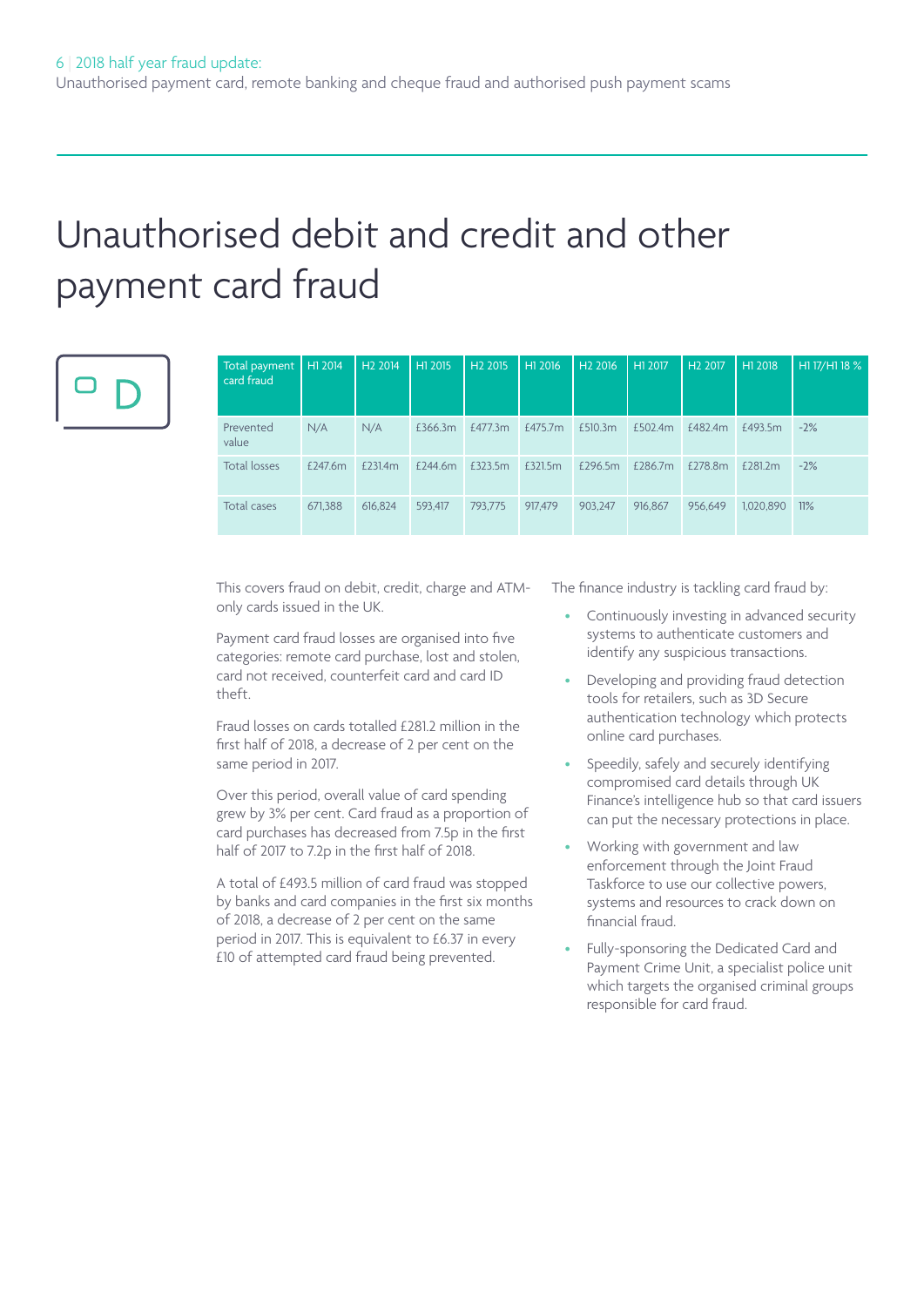Unauthorised payment card, remote banking and cheque fraud and authorised push payment scams

# Remote purchase fraud

| Remote<br>purchase<br>fraud | H1 2014 | H <sub>2</sub> 2014 | H1 2015    | H <sub>2</sub> 2015 | H1 2016 | $H2\overline{2016}$ | H12017  | H <sub>2</sub> 2017 | H <sub>1</sub> 2018 | H1 17/H1 18 % |
|-----------------------------|---------|---------------------|------------|---------------------|---------|---------------------|---------|---------------------|---------------------|---------------|
| Loss value                  | £174.5m | £157. $m$           | £171.7 $m$ | £226.7 $m$          | £224.1m | £208.2m             | £204.8m | £203.6m             | £211.6m             | 3%            |
| Number of<br>cases          | 537,302 | 481.844             | 473.504    | 639,580             | 728,087 | 709.745             | 703.729 | 694.424             | 791,492             | 12%           |



This fraud occurs when a criminal uses stolen card details to buy something on the internet, over the phone or through mail order. It is also referred to as card-not-present (CNP) fraud.

Losses due to remote purchase fraud rose by 3 per cent to £211.6 million in the first half of 2018. The number of cases rose by 12 per cent, resulting in a lower average case value which suggests that card issuers are identifying and stopping individual incidents more swiftly.

Intelligence suggests remote purchase fraud continues to result mainly from criminals using card details obtained through data theft, such as thirdparty data breaches and via phishing emails and scam text messages.

Contained within these figures, e-commerce card fraud totalled an estimated £162.6 million in the first half of 2018, an increase of 5% when compared to the same period in 2018.

| Remote pur-<br>chase fraud:<br>E-commerce/<br>Mail order<br>telephone<br>order split | H1 2014 | H <sub>2</sub> 2014 | H1 2015 | H <sub>2</sub> 2015 | H1 2016 | H <sub>2</sub> 2016 | H1 2017 | H <sub>2</sub> 2017 | H1 2018 | H1 17/H1 18 % |
|--------------------------------------------------------------------------------------|---------|---------------------|---------|---------------------|---------|---------------------|---------|---------------------|---------|---------------|
| E-commerce                                                                           | £118.5m | £100.6m             | £107.2m | £154.2m             | £156.4m | £152.4m             | £154.5m | £155.4m             | £162.6m | $+5%$         |
| Mail and<br>telephone<br>order                                                       | £56.0m  | £56.4m              | £64.4m  | £72.5m              | £67.7m  | £55.8m              | £51.0m  | £48.1m              | £49.1m  | $-4%$         |

### How to stay safe from this fraud:

- If you're using a retailer for the first time, always take time to research them before you give them any of your details. Be prepared to ask questions before making a payment.
- Trust your instincts if an offer looks too good to believe then it probably is. Be suspicious of prices that are too good to be true.
- Only use retailers you trust, for example ones you know or have been recommended to you. If you're buying an item made by a major brand, you can often find a list of authorised sellers on their official website.
- Take the time to install the built-in security measures most browsers and many banks offer.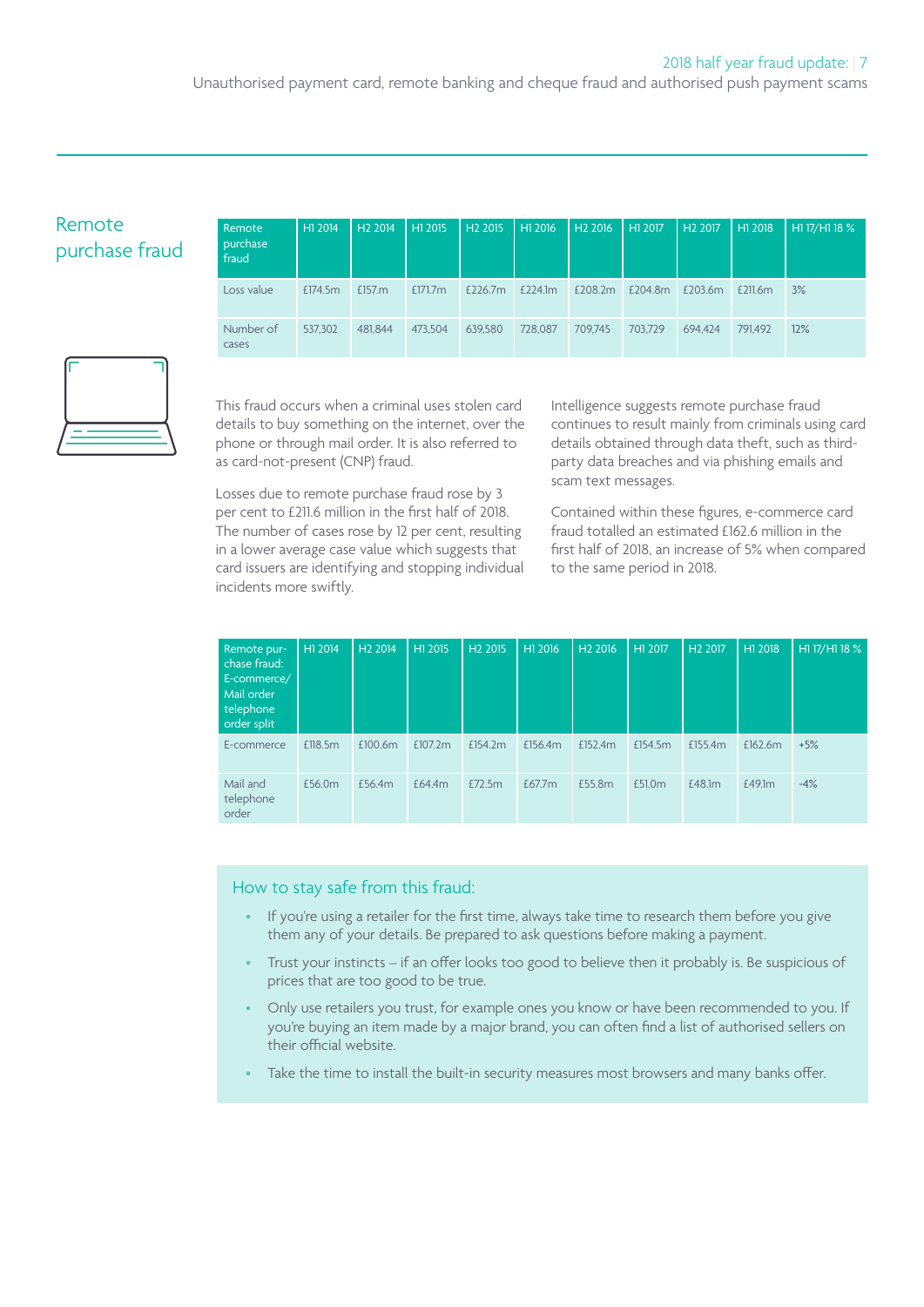## 8 | 2018 half year fraud update:

Unauthorised payment card, remote banking and cheque fraud and authorised push payment scams

# Lost and stolen fraud

| Lost and<br>stolen fraud | H1 2014 | H <sub>2</sub> 2014 | H1 2015 | H <sub>2</sub> 2015 | H <sub>1</sub> 2016 | H <sub>2</sub> 2016 | H12017  | H <sub>2</sub> 2017 | H1 2018 | H1 17/H1 18 % |
|--------------------------|---------|---------------------|---------|---------------------|---------------------|---------------------|---------|---------------------|---------|---------------|
| Loss value               | £29.2m  | £30.5m              | £30.3m  | £43.8m              | £49.5m              | £46.8m              | £47.8m  | £45.1m              | £42.9m  | $-10\%$       |
| Number of<br>cases       | 66,218  | 67,725              | 61,500  | 82,302              | 109.110             | 122.054             | 148,474 | 201.805             | 185.563 | 25%           |

This fraud occurs when a criminal uses a lost or stolen card to make a purchase or payment (whether remotely or face-to-face) or takes money out at an ATM or in a branch.

Losses due to lost and stolen fraud fell by 10 per cent in the first half of 2018 to £42.9 million. The number of incidents increased by 25 per cent during the same period, resulting in a lower average loss value per individual case as bank systems detected fraudulent spending on a lost or stolen card more quickly.

Intelligence reported to UK Finance suggests criminals are continuing to use low-tech methods such as distractions thefts and card entrapments at ATMs to steal debit and credit cards, along with the PIN, which are then used to commit fraud.

### How to stay safe from lost and stolen fraud:

- Always report any lost or stolen cards to your bank or card company straight away.
- Check your statements regularly and if you spot any payments you don't recognise then contact your card company immediately.
- Make sure you fully cover your PIN with your free hand or purse whenever you enter it.
- If you spot anything suspicious with an ATM, or someone is watching you, then do not use the machine and report it to your bank.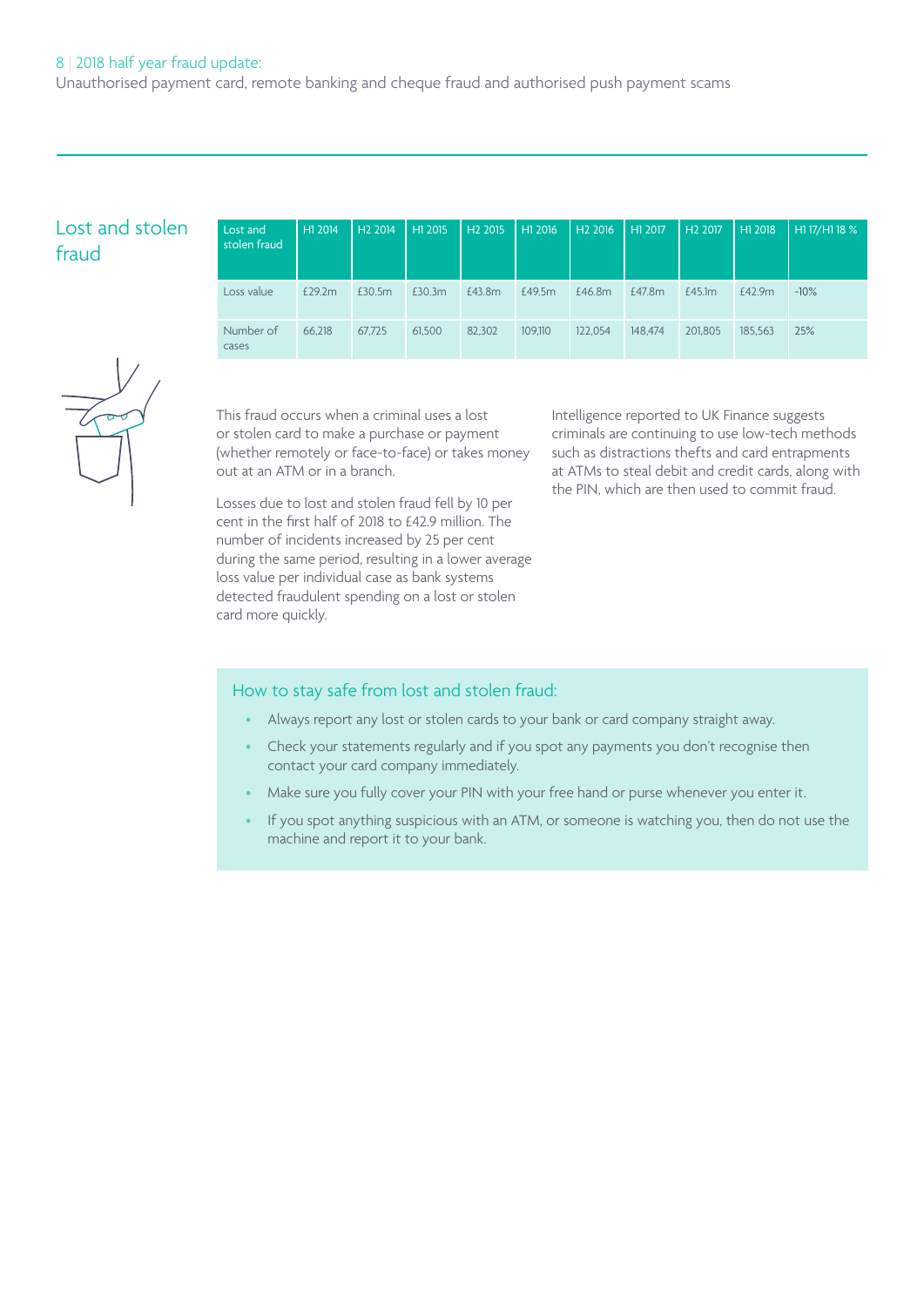Unauthorised payment card, remote banking and cheque fraud and authorised push payment scams

# Card not received fraud

| Card not<br>received<br>fraud | H1 2014 | H <sub>2</sub> 2014 | H1 2015 | H <sub>2</sub> 2015 | H12016 | H <sub>2</sub> 2016 | H1 2017 | H <sub>2</sub> 2017 | H1 2018 | H1 17/H1 18 % |
|-------------------------------|---------|---------------------|---------|---------------------|--------|---------------------|---------|---------------------|---------|---------------|
| Loss value                    | £5.0m   | £5.0m               | £5.7m   | £5.9m               | £6.1m  | £6.4m               | £5.6m   | £4.6m               | £3.1m   | $-45%$        |
| Number of<br>cases            | 4.366   | 4.936               | 5.033   | 5.686               | 5,685  | 5,692               | 5.466   | 5.437               | 4.244   | $-22%$        |



This type of fraud occurs when a card is stolen in transit, after a card company sends it out but before the genuine cardholder receives it.

Card not received fraud losses fell by 45 per cent in the first half of 2017 to £3.1 million. Criminals often target multi-occupancy buildings, such as flats, where post is not securely stored, to commit this type of fraud.

### How to stay safe from this fraud:

- If you are expecting a new card and it hasn't arrived, call your bank or card company for an update.
- Tell your bank or card issuer immediately if you move home. Ask Royal Mail to redirect your post to your new address for at least a year.
- Be extra careful if you live in a property where other people have access to your mail, such as a block of flats. In some cases, your card company may arrange for you to collect your cards from a local branch.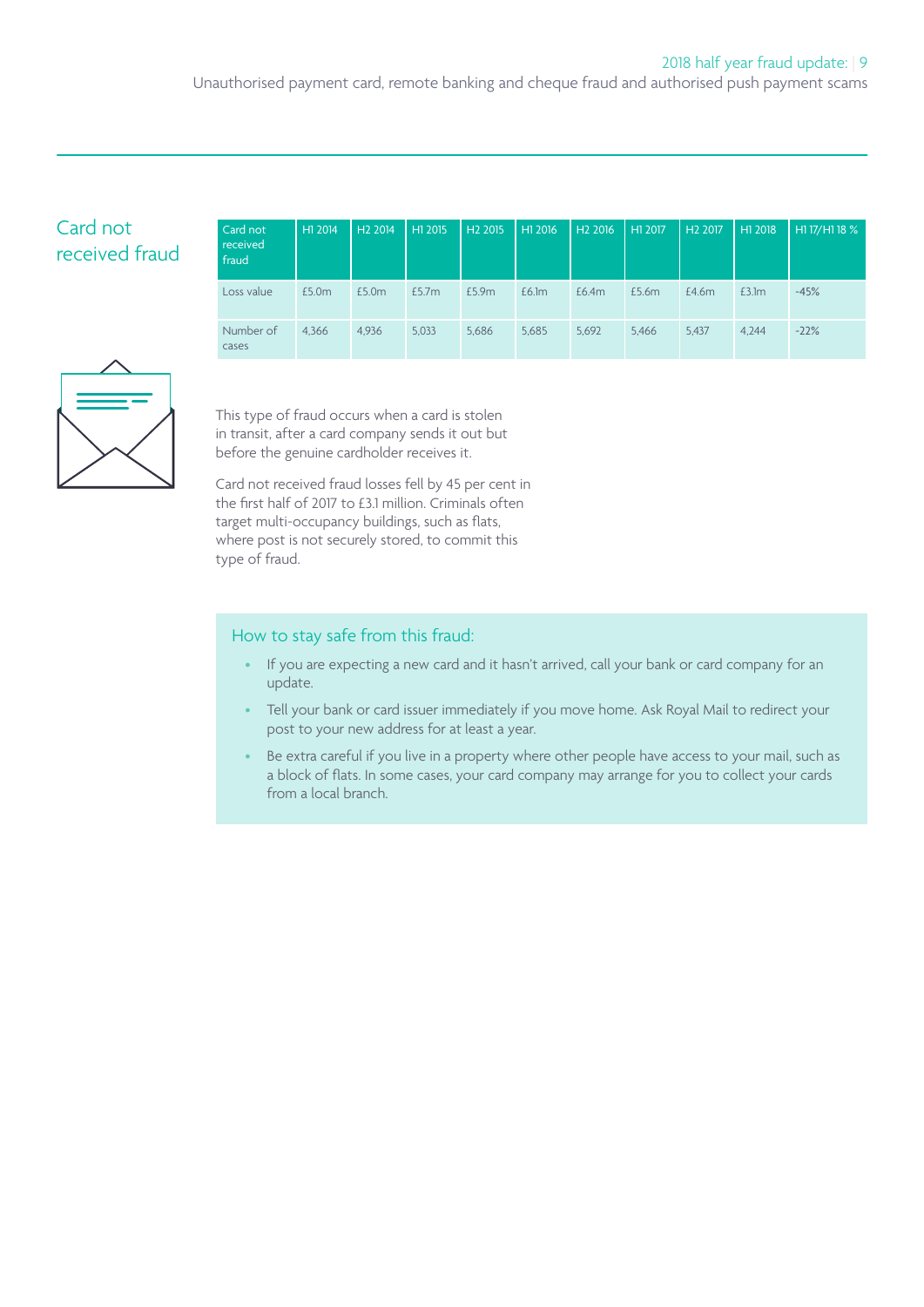# Counterfeit card fraud

| Counterfeit<br>card fraud | H1 2014 | H <sub>2</sub> 2014 | H1 2015 | H <sub>2</sub> 2015 | H1 2016 | H <sub>2</sub> 2016 | H1 2017 | H <sub>2</sub> 2017 | H1 2018 | H117/H118 % |
|---------------------------|---------|---------------------|---------|---------------------|---------|---------------------|---------|---------------------|---------|-------------|
| Loss value                | £24.1m  | £23.7m              | £19.8m  | £25.9m              | £21.3m  | £15.7 <sub>m</sub>  | £12.7m  | £11.5m              | £7.7m   | $-39%$      |
| Number of<br>cases        | 49.924  | 49.355              | 39.711  | 46.310              | 58,268  | 50.329              | 43.426  | 41.599              | 24.524  | $-44%$      |



This fraud occurs when a criminal creates a fake card using information obtained from the magnetic stripe of a genuine card. This information is typically stolen using a device attached to an ATM or unattended payment terminal, such as at a car park. A fake magnetic stripe card is then created and used overseas in countries yet to upgrade to Chip & PIN.

Counterfeit card fraud losses fell by 39 per cent to £7.7 million in the first half of 2018. This is the lowest ever half year total for counterfeit card fraud and 91 per cent lower than in 2008, when it totalled £88.8 million. This is likely due to the rollout of chip technology across the world, particularly recently in the United States.

## How to stay safe from counterfeit card fraud:

- Always protect your PIN by fully covering the keypad with your free hand or purse.
- If you spot anything suspicious at an ATM or unattended payment terminal, or someone is watching you, then do not use the machine and report it to your bank.
- Check your statements regularly and if you spot any payments you don't recognise then contact your card company immediately.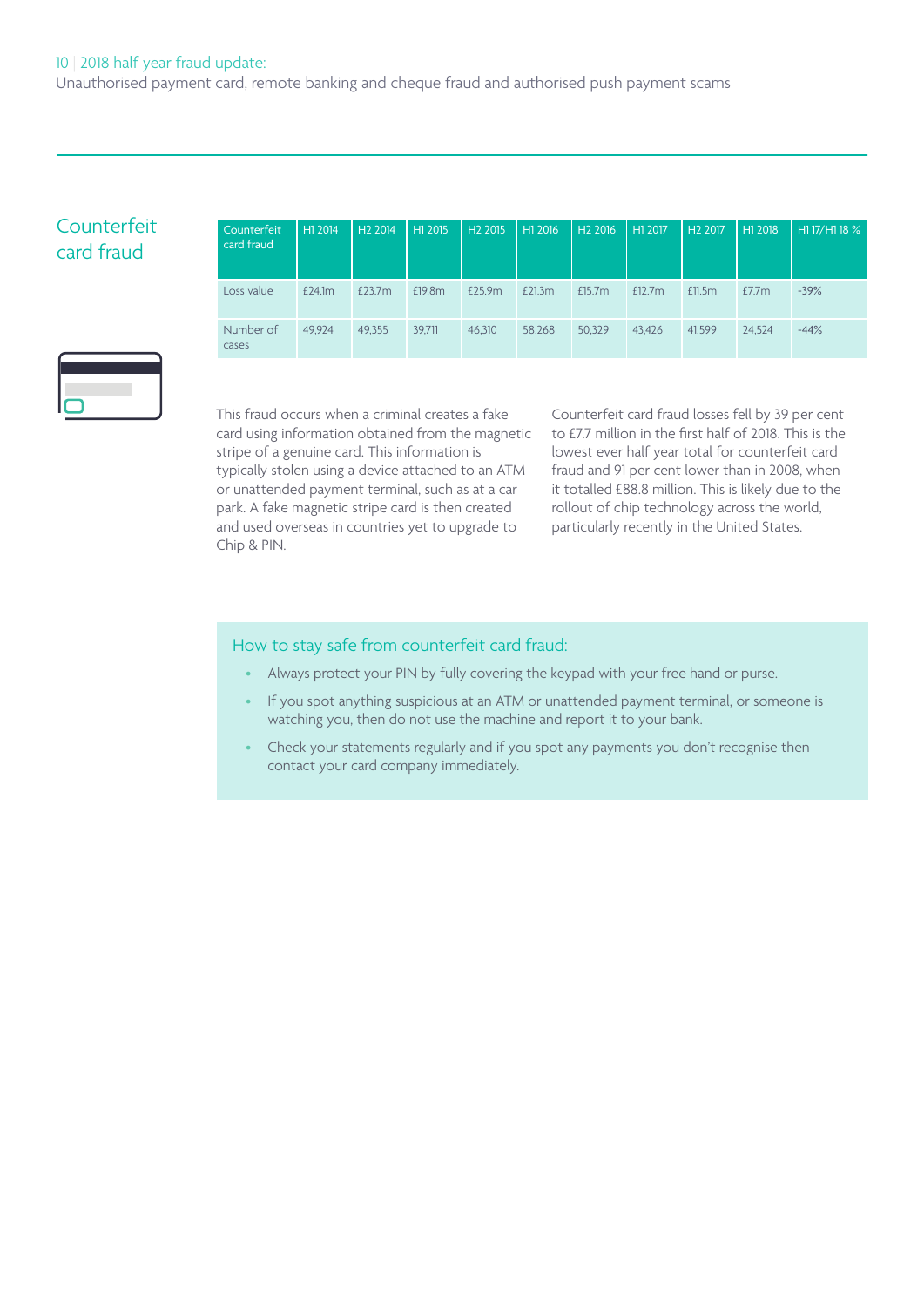| Card ID theft | Card ID theft   H1 2014   H2 2014 |        |        | H1 2015 |        |        | H2 2015   H1 2016   H2 2016   H1 2017 |           | H <sub>2</sub> 2017 | H1 2018 | H1 17/H1 18 % |
|---------------|-----------------------------------|--------|--------|---------|--------|--------|---------------------------------------|-----------|---------------------|---------|---------------|
|               |                                   |        |        |         |        |        |                                       |           |                     |         |               |
|               | Loss value                        | £14.7m | £15.2m | £17.1m  | £21.1m | £20.5m | £19.5m                                | £15.7 $m$ | £14.1m              | £15.9m  | 1%            |
|               | Number of<br>cases                | 13.578 | 12.964 | 13,669  | 19,897 | 16.329 | 15,427                                | 15.772    | 13,384              | 15,067  | $-4%$         |



This type of fraud occurs in two ways, through third-party applications or account takeover.

In a third-party application fraud, a criminal uses stolen or fake documents to open a card account in someone else's name. This information will have likely been gathered through data loss, such as via data hacks and social engineering to compromise personal data.

In an account takeover fraud, a criminal takes over another person's genuine card account. The criminal will gather information about the intended victim, often through social engineering, and then contact the card issuer pretending to be the genuine cardholder.

Third party application fraud accounted for £8.1 million of card ID theft during the first six months of 2018, up 44 per cent from £5.6 million in the same period in 2017. Account take-over fraud accounted for £7.8 million of card ID theft, down 23 per cent from £10.1 million in 2016.

# How to stay safe from card ID fraud:

- Don't be tricked into giving a fraudster access to your personal or financial information.
- Never automatically click on a link in an unexpected email or text and always question uninvited approaches.
- Look after your personal documents keep them secure at home and shred any bills or statements before you throw them away.
- Check your credit record for any applications you don't recognise. You can do this by contacting a credit reference agency.
- Tell your bank or card issuer immediately if you move home. Ask Royal Mail to redirect your post to your new address for at least a year.
- Be extra careful if you live in a property where other people have access to your mail, such as a block of flats. In some cases, your card company may arrange for you to collect your cards from a local branch.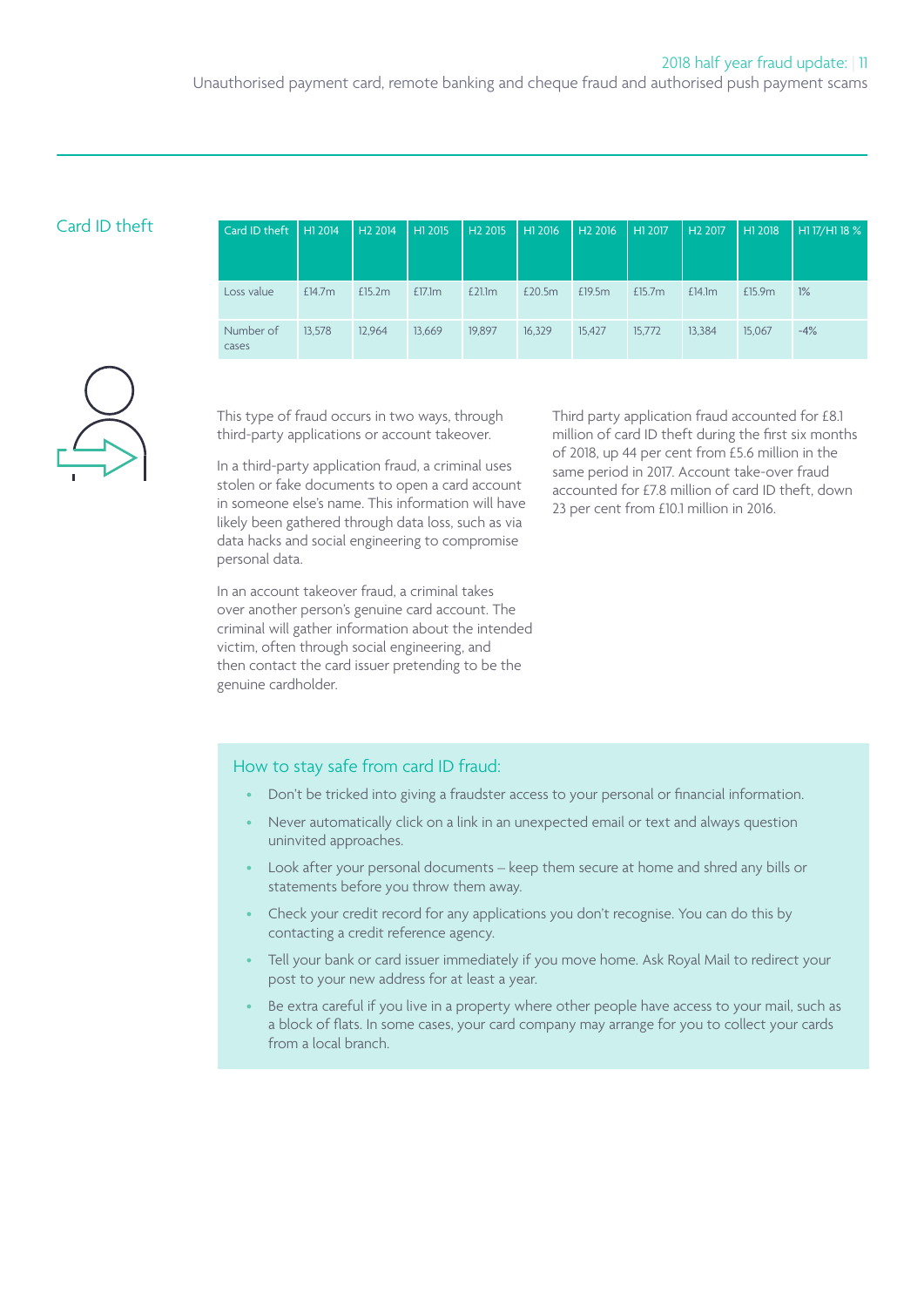# Further card fraud analysis

Figures in the following sections relate to the places where the card was fraudulently used, rather than how the card or card details were compromised.

These figures provide a different breakdown of the overall payment card fraud totals and are not in addition to those in the previous sections. Case volumes are not available for the place of misuse as one case can cover multiple places of misuse.

This can lead to double counting. For example, a lost or stolen card could be used to make an ATM withdrawal and to purchase goods on the high street.

# UK retail faceto-face card fraud

| UK retail<br>face-to-face<br>card fraud | $H12014$ $H22014$ $H12015$ |        |        |        |        | H2 2015   H1 2016   H2 2016   H1 2017   H2 2017   H1 2018 |        |        |        | H17/H118% |
|-----------------------------------------|----------------------------|--------|--------|--------|--------|-----------------------------------------------------------|--------|--------|--------|-----------|
| Loss value                              | £25.6m                     | £23.6m | £22.9m | £30.6m | £31.8m | £31.0m                                                    | £31.2m | £30.7m | £30.5m | $-2%$     |



UK retail face-to-face fraud covers all transactions that occur in person in a UK shop.

The majority of this fraud occurs using cards obtained through low-tech methods such as distraction thefts and entrapment devices at ATMs combined with shoulder surfing or PIN pad cameras, to obtain both the card and PIN. Criminals also use methods to dupe victims into handing over their cards on their own doorstep.

Contactless fraud covers fraud on payments made by both contactless cards and mobile devices. Fraud on contactless cards and devices remains low with £8.4 million of losses during the first half of 2018, compared to spending of £31.9 billion over the same period.

This is equivalent to 2.5p in every £100 spent using contactless technology, the same as it was in the first half of 2017. Fraud on contactless cards and devices represents 3 per cent of overall card fraud. A zero floor limit is now in place on contactless card transactions, meaning that these transactions are now 'online' regardless of the value, so that the transaction is directly authorised by the card issuer.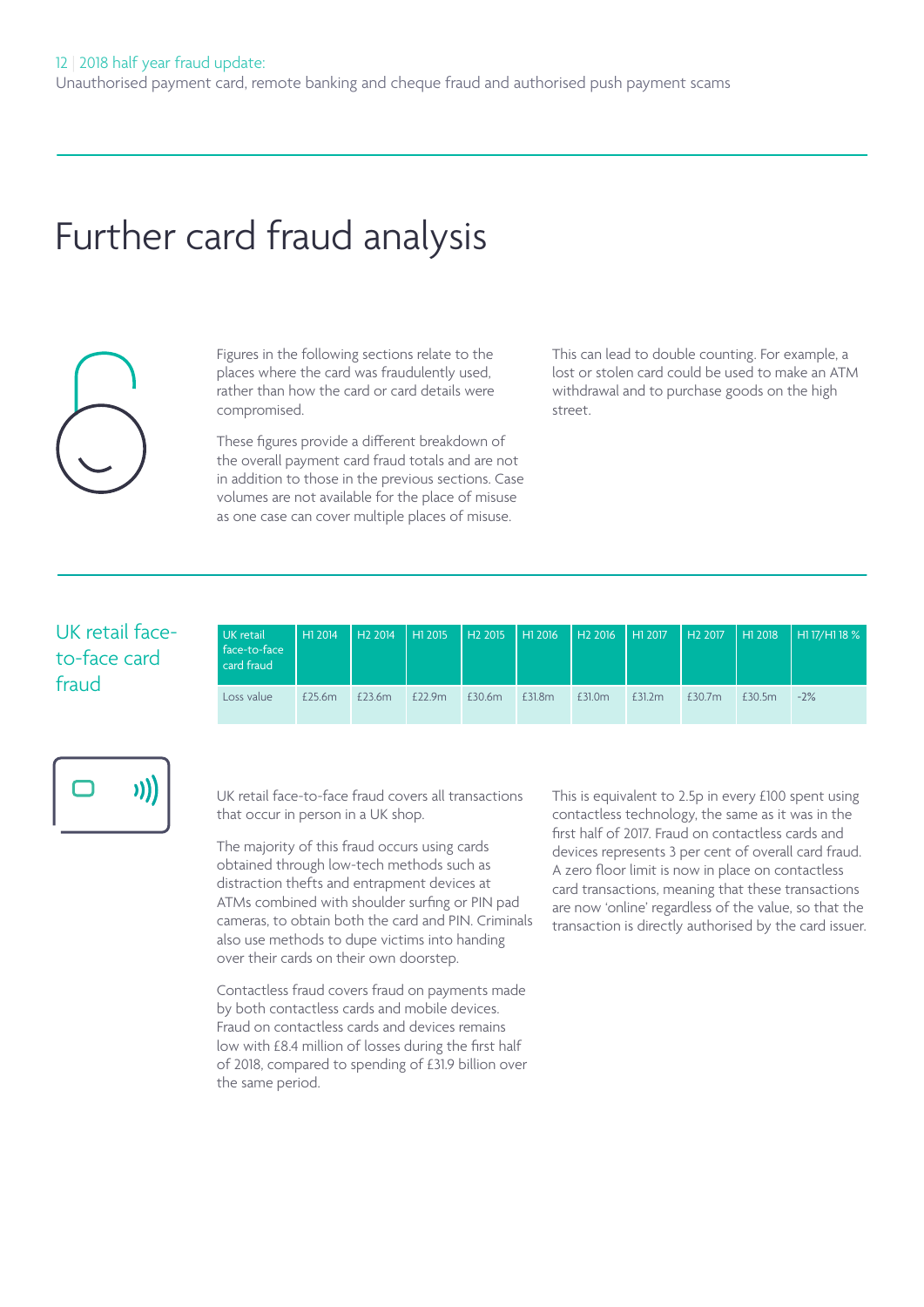# UK cash machine fraud

| UK cash<br>machine<br>fraud | H1 2014 | H <sub>2</sub> 2014 | H12015 | H2 2015   H1 2016   H2 2016   H1 2017 |        |        |        | H2 2017   | H12018             | $\parallel$ H1 17/H1 18 % |
|-----------------------------|---------|---------------------|--------|---------------------------------------|--------|--------|--------|-----------|--------------------|---------------------------|
| Loss value                  | £14.3m  | £13.0m              | £14.9m | £17.8m                                | £20.6m | £22.5m | £20.5m | £ $16.7m$ | £15.1 <sub>m</sub> | $-27%$                    |



These figures cover fraud transaction made at cash machines in the UK using a compromised card. In all cases the fraudster would require both the genuine PIN and card.

Losses at UK cash machines fell 27 per cent to £15.1 million in the first half of 2018.

Intelligence suggests much of this fraud is due to distraction thefts and card entrapment at ATMs, shops and bars, with fraudsters obtaining both the card and the PIN which enables them to make fraudulent cash withdrawals.

# Domestic and international card fraud



| Domestic /<br><b>International</b><br>split | H12014  | H <sub>2</sub> 2014 | H1 2015 | H <sub>2</sub> 2015 | H1 2016 | H <sub>2</sub> 2016 | H1 2017 | H <sub>2</sub> 2017 | H1 2018 | H1 17/H1<br>18 % |
|---------------------------------------------|---------|---------------------|---------|---------------------|---------|---------------------|---------|---------------------|---------|------------------|
| UK fraud                                    | £175.1m | £153.6m             | £164.6m | £215.1m             | £215.2m | £202.7m             | £204.9m | £202.5m             | £207.3m | 1%               |
| <b>International</b><br>fraud               | £72.5m  | £77.8m              | £80.1m  | £108.4m             | £106.3m | £93.9m              | £81.7m  | £76.2m              | £73.9m  | $-10%$           |

These figures provide a breakdown of fraud committed on a UK-issued credit, debit or charge card, split between whether the incident occurred in the UK or internationally.

Intelligence suggests that much of the decline in international fraud is due to the roll out of Chip & PIN technology around the world.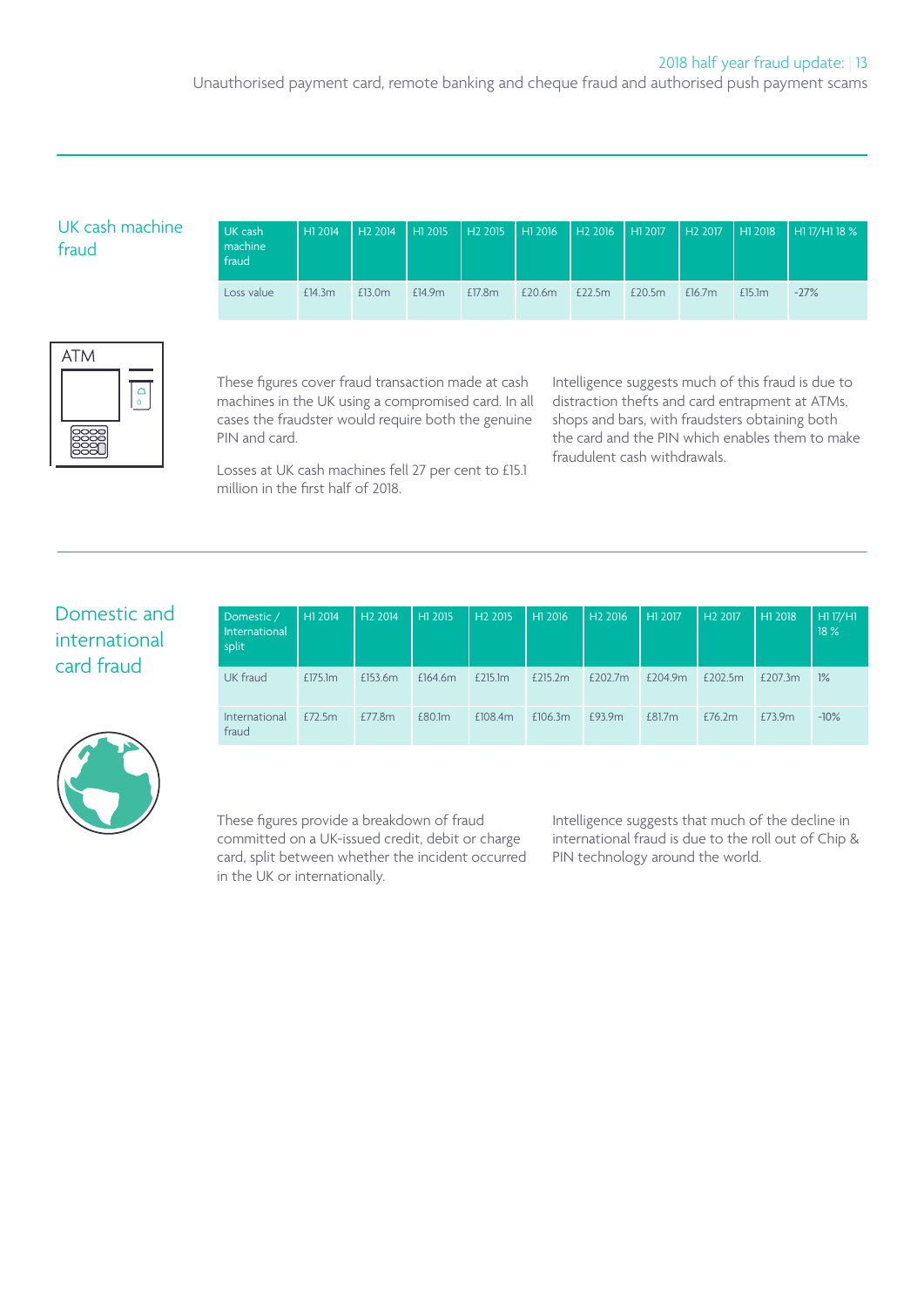# Unauthorised remote banking fraud

| O |  |
|---|--|

| Total remote<br>banking<br>fraud | H1 2014 | H <sub>2</sub> 2014 | H1 2015 | H <sub>2</sub> 2015 | H1 2016 | H <sub>2</sub> 2016 | H1 2017 | H <sub>2</sub> 2017 | H1 2018 | H1 17/H1 18 % |
|----------------------------------|---------|---------------------|---------|---------------------|---------|---------------------|---------|---------------------|---------|---------------|
| Prevented<br>value               | N/A     | N/A                 | £311.3m | £213.3m             | £103.2m | £102.2m             | £160.2m | £100.9m             | £137.8m | $-14%$        |
| <b>Total losses</b>              | £47.3m  | £51.0m              | £66.2m  | £102.4m             | £71.5m  | £65.6m              | £73.8m  | £82.3m              | £73.6m  | $0\%$         |
| Total cases                      | 10.908  | 10.911              | 13.971  | 19.335              | 17,687  | 15.705              | 18,848  | 15,898              | 14.780  | $-22%$        |

Remote banking fraud losses are organised into three categories: internet banking, telephone banking and mobile banking. It occurs when a criminal gains access to an individual's bank account through one of the three remote banking channels and makes an unauthorised transfer of money from the account.

Remote banking fraud totalled £73.6 million in the first half of 2018, flat compared to the same period in 2017.

A total of £137.8 million of attempted remote banking fraud was stopped by bank security systems during the first half of the year. This is equivalent to £6.52 in every £10 of fraud attempted being prevented.

The proportion of prevented fraud has fallen from £6.85 in every £10 during the same period in 2017.

In addition, 24 per cent (£17.8 million) of the losses across all remote banking channels were recovered after the incident.

# The finance industry is tackling remote banking fraud by:

- Continuously investing in advanced security systems, including sophisticated ways of authenticating customers, such as using biometrics and customer behaviour analysis.
- Providing customers with free security software, which many banks offer.
- Investing in the Take Five to Stop Fraud campaign to educate customers on how they can protect themselves from fraud and scams.
- Sharing intelligence and information on this type of fraud so that security systems can be adapted to stop the latest threats.
- Working with law enforcement, the government, the telecommunications industry and others to further improve security and to identify and prosecute the criminals responsible.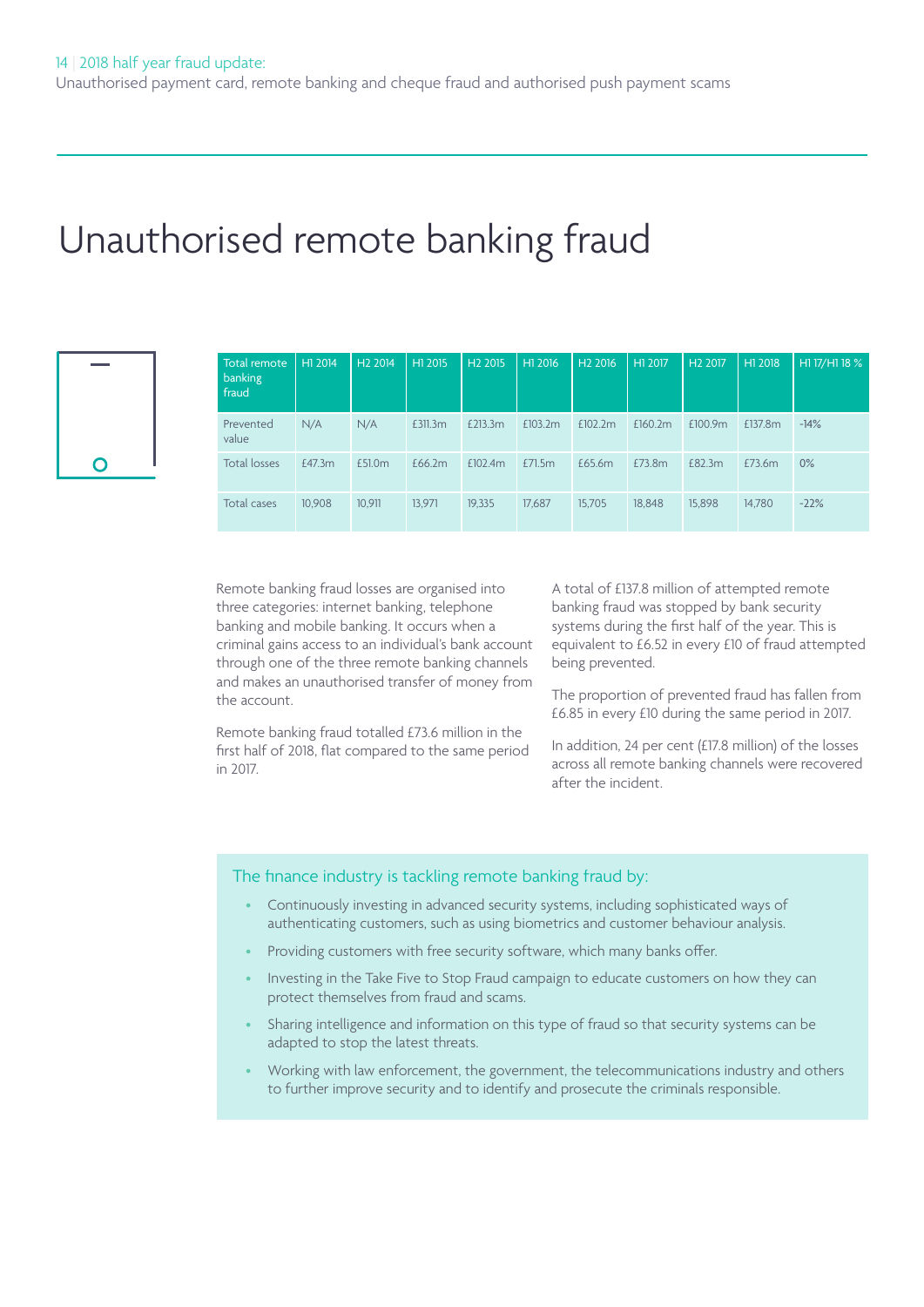Unauthorised payment card, remote banking and cheque fraud and authorised push payment scams

# Internet banking fraud

| Internet<br>banking fraud | H1 2014 | H <sub>2</sub> 2014 | H1 2015 | H <sub>2</sub> 2015 | H1 2016 | H <sub>2</sub> 2016 | H1 2017 | H <sub>2</sub> 2017 | H1 2018 | H1 17/H1 18 % |
|---------------------------|---------|---------------------|---------|---------------------|---------|---------------------|---------|---------------------|---------|---------------|
| Loss value                | £39.9m  | £41.6m              | £50.4m  | £83.1m              | £56.1m  | £45.6m              | £55.5m  | £65.7m              | £56.7m  | 2%            |
| Number of<br>cases        | 8.150   | 7.891               | 8.417   | 11.274              | 11.195  | 8.893               | 11.725  | 10.020              | 9.548   | $-19%$        |



This type of fraud occurs when a fraudster gains access to a customer's bank account through internet banking and makes an unauthorised transfer of money from it.

Losses due to internet banking fraud rose by 2 per cent in the first half of 2017 to £56.7 million, while the number of cases decreased by 19 per cent to 9,548.

£15.5 million (27 per cent) of these losses were recovered after the incident.

Intelligence suggests the rise in the value of the average individual case of internet banking fraud is as a result of criminals targeting business bank accounts, where the average value of a transaction is typically larger.

To commit this fraud, criminals are using social engineering tactics to trick customers into revealing their online banking security details through scam phone calls, texts and emails. These details are then used to access a customer's online account and to make an unauthorised transaction.

### How to stay safe from internet banking fraud:

- A genuine bank or organisation will never contact you out of the blue to ask for your PIN or full password. Only give out your personal or financial details to use a service that you have given your consent to, that you trust and that you are expecting to be contacted by.
- Always question uninvited approaches in case it's a scam. Instead, contact the company directly using a known email or phone number.
- Don't be tricked into giving a fraudster access to your personal or financial details. Never automatically click on a link in an unexpected email or text.
- Ensure you have the most up-to-date security software installed on your computer, including anti-virus. Some banks offer free security software so check your bank's website for details.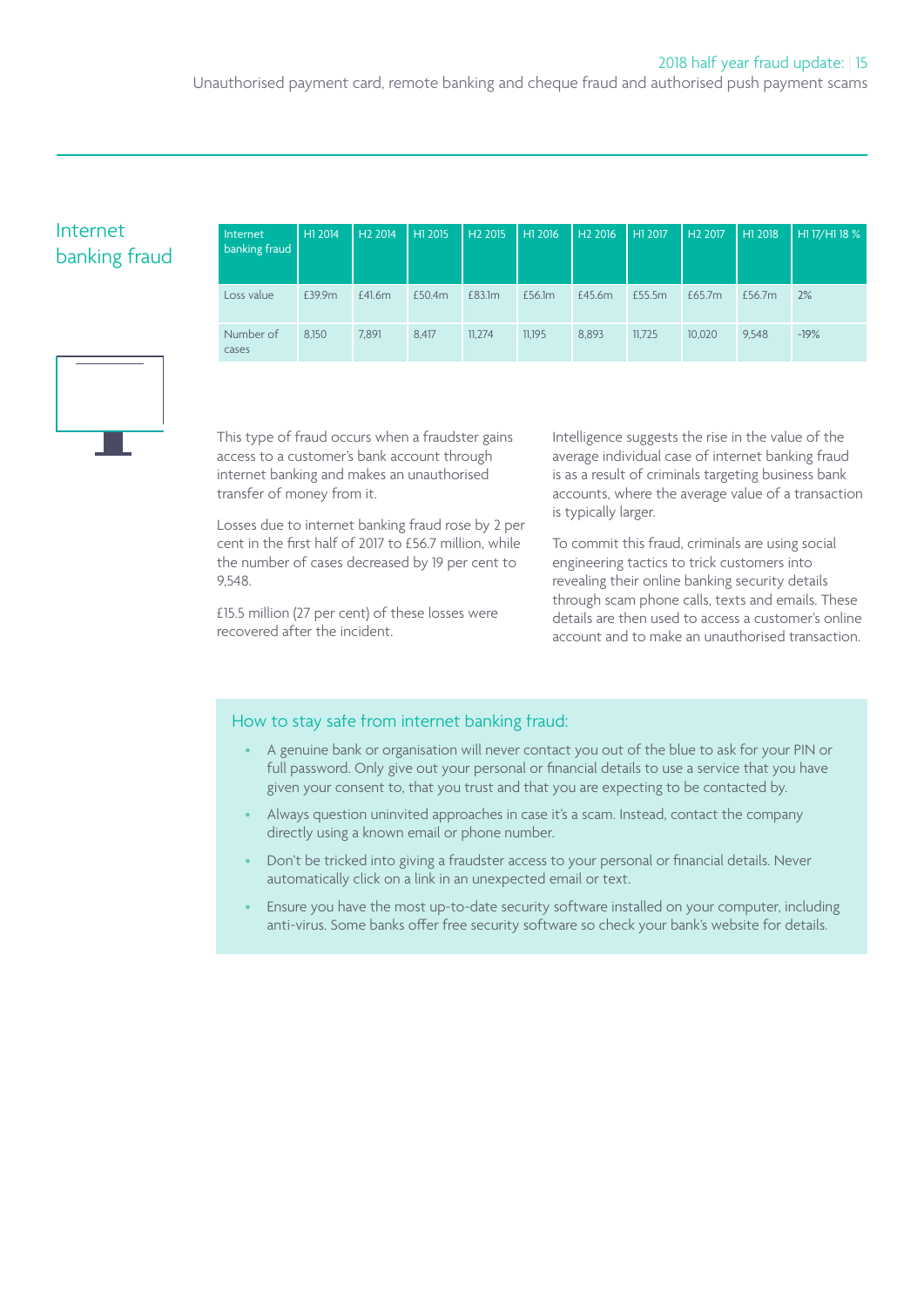# **Telephone** banking fraud

| Telephone<br>banking fraud | H1 2014 | H <sub>2</sub> 2014 | H12015    | H <sub>2</sub> 2015 | H1 2016 | H <sub>2</sub> 2016 | H1 2017 | H <sub>2</sub> 2017 | H1 2018 | H1 17/H1 18 % |
|----------------------------|---------|---------------------|-----------|---------------------|---------|---------------------|---------|---------------------|---------|---------------|
| Loss value                 | E7.4m   | £9.4m               | £ $14.7m$ | £17.6m              | £13.1m  | £16.5m              | £15.6m  | £12.7m              | £12.9m  | $-17%$        |
| Number of<br>cases         | 2.758   | 3.020               | 4.777     | 6.603               | 4.949   | 5.546               | 5.273   | 4.304               | 3.932   | $-25%$        |



Telephone banking fraud occurs when a criminal gains access to a customer's bank account through telephone banking and makes an unauthorised transfer of money from it.

Losses due to telephone banking fraud fell by 17 per cent to £12.9 million in the first half of 2018.

In addition, £2.7 million (21 per cent) of the losses were recovered after the incident.

# How to stay safe from telephone banking fraud:

- Never disclose security details, such as your full banking password. A genuine financial provider or organisation will never ask you for these in an email, on the phone or in writing.
- Always question uninvited approaches in case it's a scam. Instead, contact the company directly using a known email or phone number.
- Don't assume the person on the phone is who they say they are. Just because someone knows your basic details (such as your name and address or even your mother's maiden name), it doesn't mean they are genuine.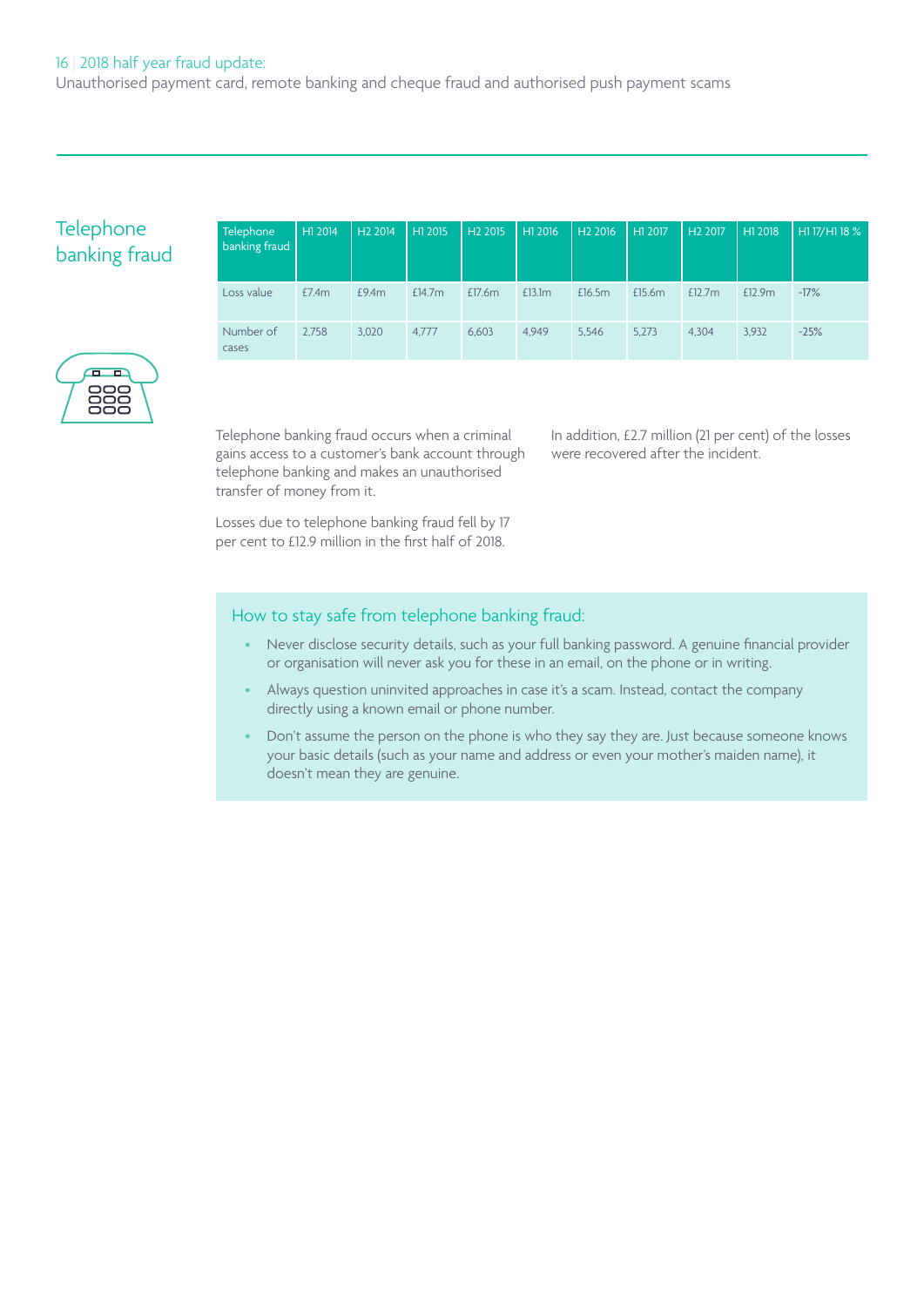Unauthorised payment card, remote banking and cheque fraud and authorised push payment scams

# Mobile banking fraud

| Mobile bank-<br>ing fraud | H12014 | H <sub>2</sub> 2014 | H1 2015 | H <sub>2</sub> 2015 | H1 2016 | H <sub>2</sub> 2016 | H1 2017 | H <sub>2</sub> 2017 | H1 2018 | H1 17/H1 18 % |
|---------------------------|--------|---------------------|---------|---------------------|---------|---------------------|---------|---------------------|---------|---------------|
| Loss value                | N/A    | N/A                 | £1.0m   | £1.8m               | £2.2m   | £3.5m               | £2.6m   | £3.9m               | £4.0m   | 54%           |
| Number of<br>cases        | N/A    | N/A                 | 777     | 1.458               | 1,543   | 1.266               | 1,850   | 1,574               | 1.300   | $-30\%$       |



Mobile banking fraud occurs when a criminal gains access to a customer's bank account through a banking app downloaded to a mobile device only. It excludes web browser banking on a mobile and browser-based banking apps (incidents on these platforms are included in the internet banking fraud figures).

Losses due to mobile banking fraud totalled £4 million in the first half of 2017, a 54 per cent rise on the same period in 2017. This rise reflects the growing number of customers using mobile banking and a larger offering of mobile banking facilities by banks.

£1.5 million (38 per cent) of these losses across mobile banking were recovered after the incident.

### How to stay safe from mobile banking fraud:

- Don't be tricked into giving a fraudster access to your personal or security details. Never automatically click on a link in an unexpected email or text and always question uninvited approaches.
- Be wary of text messages that encourage you urgently to visit a website or call a number to verify or update your details.
- Always question uninvited approaches in case it's a scam. Instead, contact the company directly using a known email or phone number.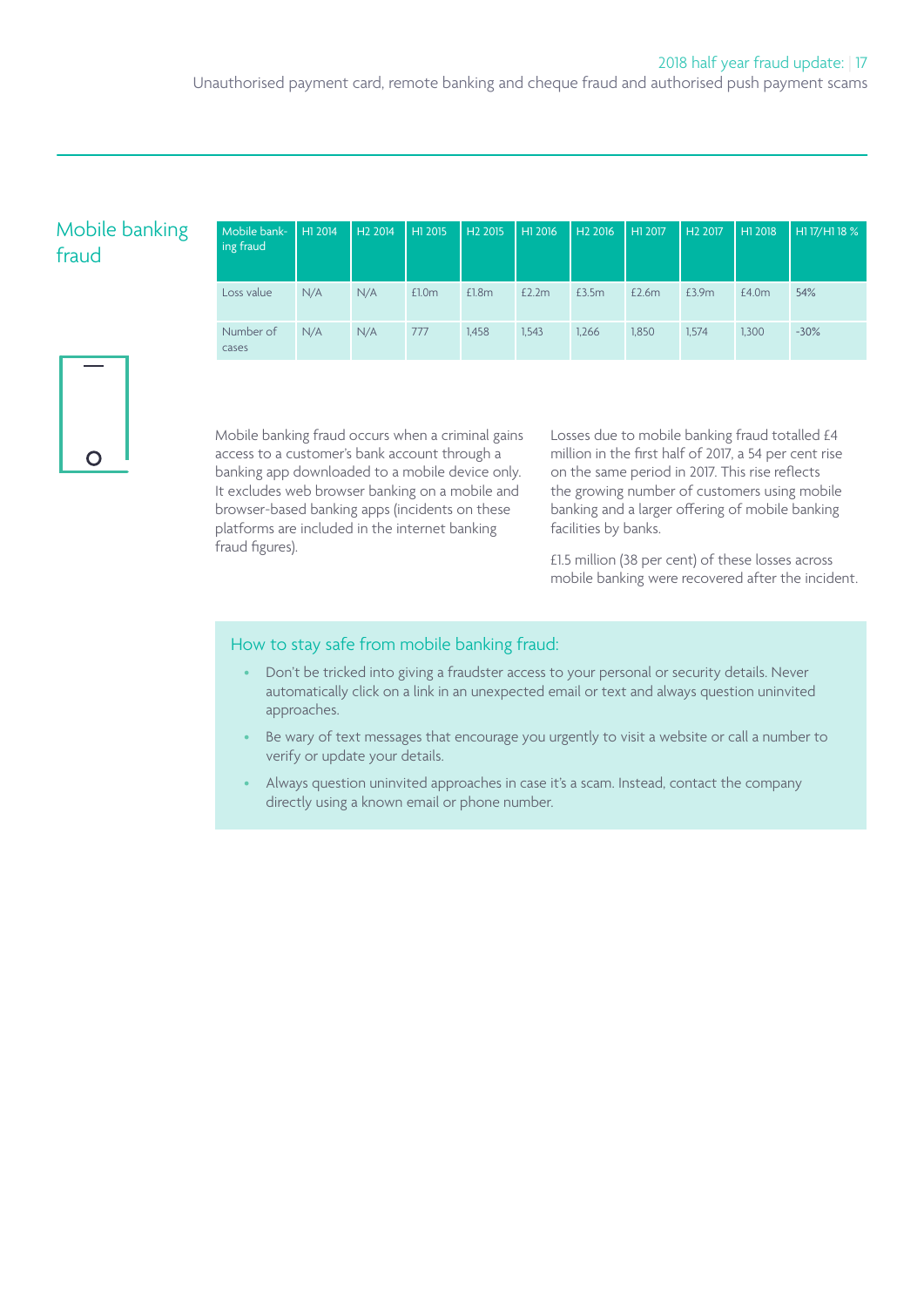# Cheque fraud



| Total cheque<br>fraud | H1 2014 | H <sub>2</sub> 2014 | H1 2015 | H <sub>2</sub> 2015 | H1 2016 | H <sub>2</sub> 2016 | H1 2017 | H <sub>2</sub> 2017 | H1 2018 | H1 17/H1<br>18% |
|-----------------------|---------|---------------------|---------|---------------------|---------|---------------------|---------|---------------------|---------|-----------------|
| Prevented<br>value    | £212.1m | £216.8m             | £262.0m | £130.9m             | £99.8m  | £96.4m              | £88.8m  | £123.5m             | £74.3m  | $-16%$          |
| Total losses          | £12.0m  | £8.2m               | £9.5m   | £9.4m               | £7.4m   | £6.3m               | £5.4m   | £4.4m               | £3.2m   | $-41%$          |
| Total cases           | 4.784   | 3.384               | 2,837   | 2,909               | 2.108   | 1,280               | 984     | 761                 | 697     | $-29%$          |

There are three types of cheque fraud: counterfeit, forged and fraudulently altered.

Counterfeit cheques are printed on non-bank paper to look exactly like genuine cheques and are drawn by a fraudster on genuine accounts.

Forged cheques are genuine cheques that have been stolen from an innocent customer and used by a fraudster with a forged signature.

Fraudulently altered cheques are genuine cheques that have been made out by the genuine customer but have been altered in some way by a criminal before being paid in, e.g. by changing the beneficiary's name or the amount of the cheque.

Cheque fraud losses fell to £3.2 million in the first half of 2018, a 41 per cent drop compared to the same period in 2017. This is the lowest half-year total ever reported.

A total of £74.3 million of cheque fraud was prevented by in the first half of 2018. This is equivalent to £9.59 in every £10 of attempted cheque fraud being stopped before a loss occurs.

#### How to stay safe from cheque fraud:

- Always complete cheques using a ballpoint pen, or pen with indelible ink.
- Draw a line through all unused spaces, including after the payee name.
- Keep your chequebook in a safe place, report any missing cheques to your bank immediately.
- Check your statements regularly and if you spot any payments you don't recognise then contact your bank immediately.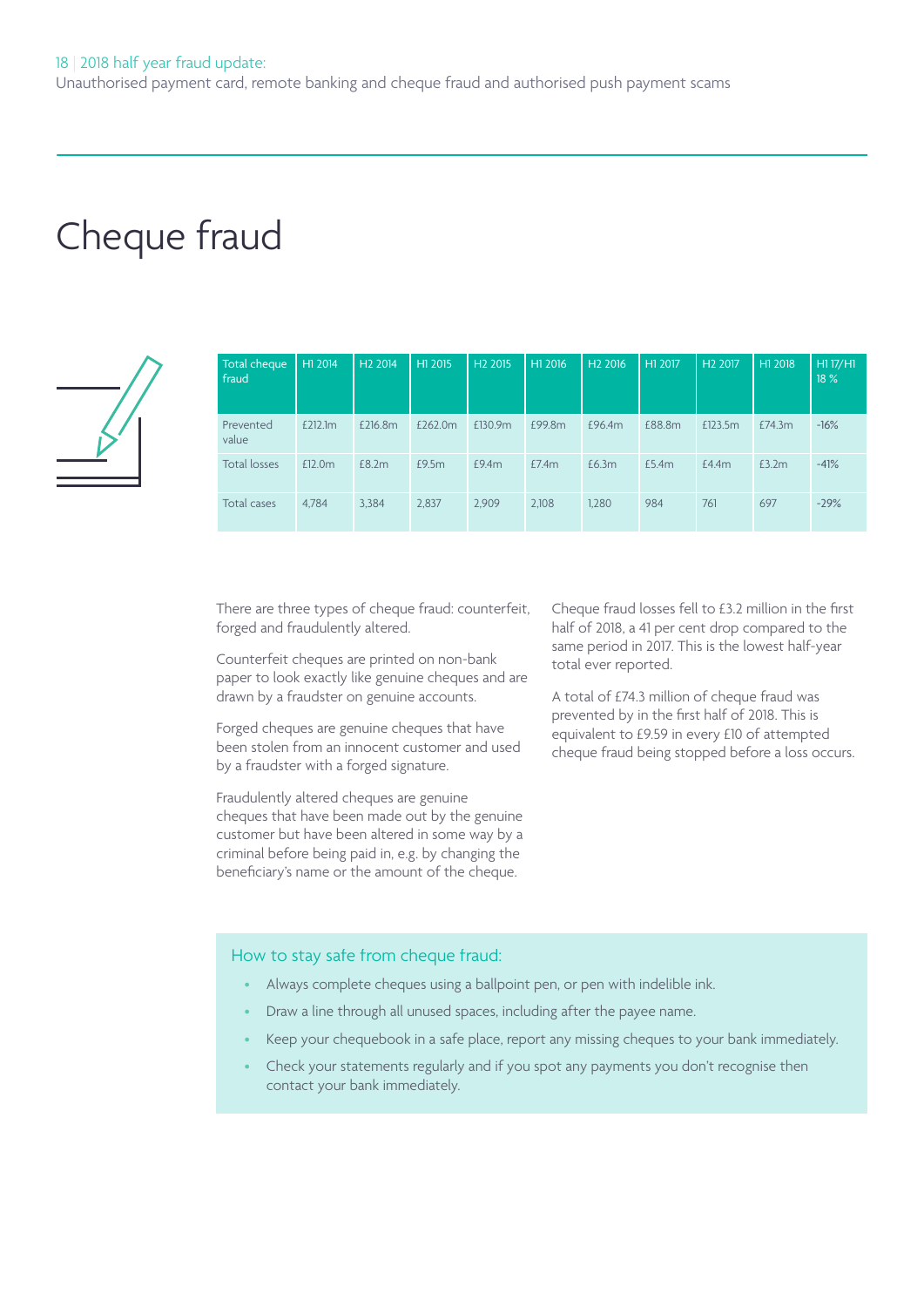# Authorised push payment scams



UK Finance began collating and publishing data on the losses due to authorised push payments scams (also known as APP scams) in 2017. Since January 2018, UK Finance has collated additional data to provide further analysis of the overall figures. This new data includes the scam type, payment type and payment channel.

While the data for the first half of 2017 is included in the following tables, it is not directly comparable to the 2018 data as:

Four additional UK Finance members began reporting APP data to us as of January 2018.

In January 2018, UK Finance introduced new Best Practice Standards for banks and building societies responding to APP scam claims, greatly improving the identification and reporting processes.

| Authorised push<br>payment scams |                                                   | Personal |         |                 |         | Non-personal |                 | <b>Total</b> |         |                 |
|----------------------------------|---------------------------------------------------|----------|---------|-----------------|---------|--------------|-----------------|--------------|---------|-----------------|
|                                  |                                                   | H1 2017  | H1 2018 | H1 17/H1<br>18% | H1 2017 | H1 2018      | H117/H1<br>18 % | H1 2017      | H1 2018 | H1 17/H1<br>18% |
| Volume                           | Number of cases                                   | 16.810   | 31.510  | 87%             | 2.560   | 2.618        | 2%              | 19.370       | 34.128  | 76%             |
|                                  | Number of<br>payments                             | N/A      | 47.346  | N/A             | N/A     | 3,620        | N/A             | N/A          | 50.966  | N/A             |
| Value                            | Total case value                                  | £46.9m   | £92.9m  | 98%             | £54.3m  | £52.5m       | $-3%$           | £101.2m      | £145.4m | 44%             |
|                                  | Total subsequently<br>returned to the<br>customer | £9.6m    | £15.4m  | 61%             | £16.5m  | £15.5m       | $-6%$           | £26.1m       | £30.9m  | 18%             |

Losses due to authorised push payment (APP) scams totalled £145.4 million in the first half of 2018. This was split between personal (£92.9 million) and non-personal or business (£52.5 million).

In total there were 34,128 cases of authorised push payment fraud in the first six months of 2018. Of this total, 31,510 cases were on personal accounts and 2,618 cases were on non-personal accounts.

One case can include several payments and there was a total of 50,966 during the period.

Financial providers were able to return a total of £30.9 million of the losses in the first half of 2018.

In an authorised push payment scam a criminal tricks their victim into sending money directly from their account to an account which the criminal controls. Criminals use a range of social engineering tactics to commit this crime. Typically, this

includes the criminal posing as genuine individual or organisation and contacting the victim using a range of methods including via the telephone, email and text message. Intelligence suggests that criminals are increasingly using social media to carry out an APP scam.

Once the victim has authorised the payment and the money arrives in the criminal's account, the criminal will quickly transfer the money out to numerous other accounts, often abroad, where it is then cashed out.

If a customer authorises the payment themselves, current legislation means that they have no legal protection to cover them for losses – which is different for an unauthorised transaction.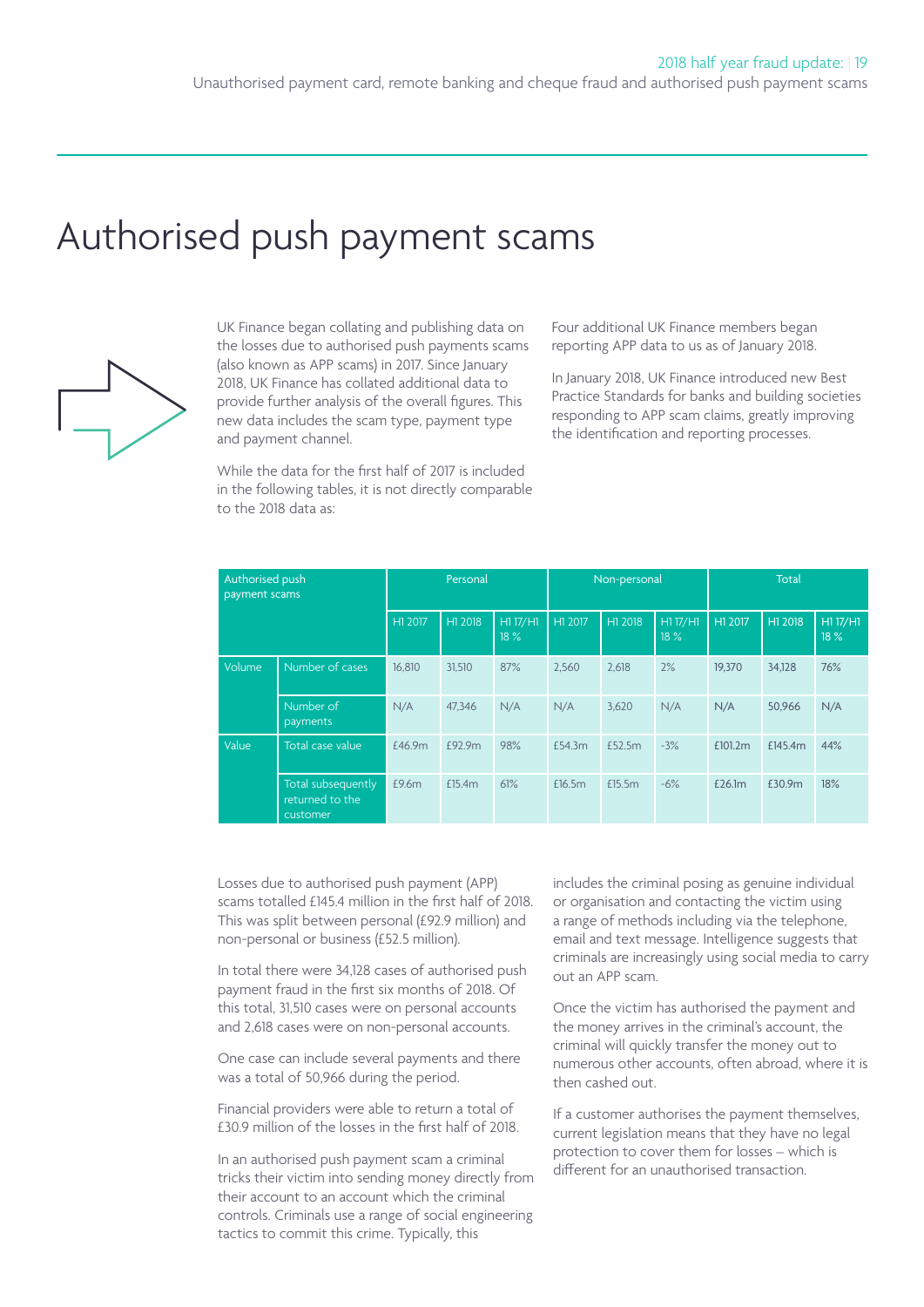The finance industry is tackling authorised push payment scams by:

- Helping to prevent customers being duped by criminals by raising awareness of how to stay safe through the Take Five to Stop Fraud campaign, in conjunction with the Home Office.
- Working with consumer groups as part of the Payment Systems Regulator's Steering Group to develop an industry code for the reimbursement of victims of authorised push payment scams.
- Implementing new standards to ensure those who have fallen victim to fraud or scams get the help they need.
- Working with government and law enforcement to deter and disrupt criminals and better trace, freeze and return stolen funds, while calling for new powers on information sharing to allow banks to share data to detect and prevent financial crime better.
- Delivering the Banking Protocol a ground-breaking rapid response scheme through which branch staff can alert police and Trading Standards to suspected frauds taking place. The system is now operational in every police force area and in the first six months of this year prevented £14.6 million in fraud and led to 100 arrests.
- Working with government on making possible legislative changes to account opening procedures to help the industry act more proactively on suspicion of fraud and prevent criminals from accessing financial systems.
- Working with the Information Commissioner's Office to establish guidance on how information about APP scams can be shared between our members, so they can protect their customers.
- Exploring new ways to track stolen funds moved between multiple bank accounts.
- Hosting the Government-led programme to reform the system of economic crime information sharing, known in the industry as Suspicious Activity Reports, so that it meets the needs of crime agencies, regulators, consumers and businesses.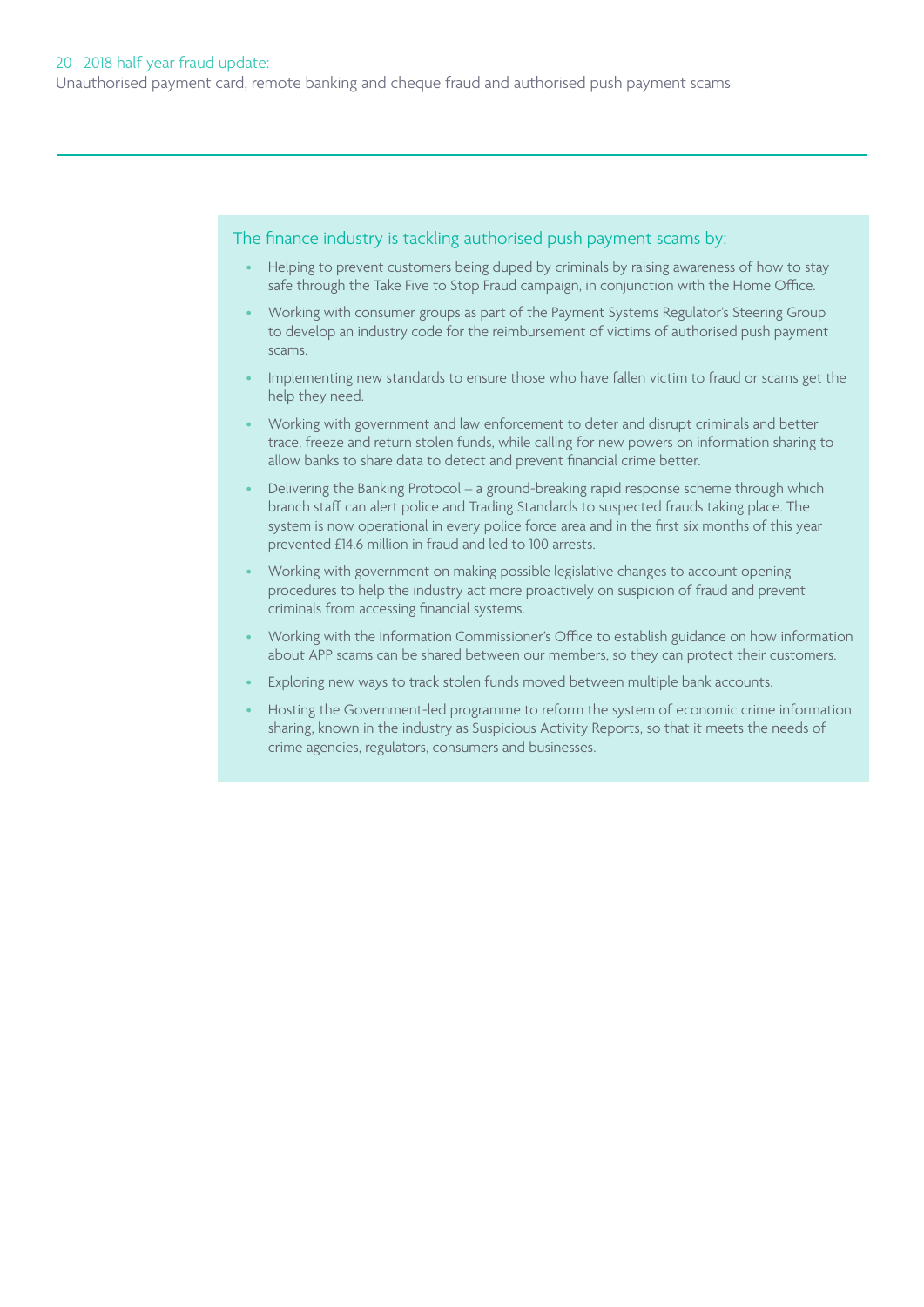# Further analysis of the APP scam data



From January 2018, UK Finance has collated enhanced data which provides further insight into APP scams. This data covers:

- Eight scam types: Malicious Payee (Purchase scam, Investment scam, Romance scam and Advance fee scam) and Malicious Redirection (Invoice & Mandate scam, CEO Fraud, Impersonation: Police/Bank Staff and Impersonation: Other).
- Six payment types: Faster Payment, CHAPS, BACS (Payment), BACS (Standing Order), Intra-bank ("on-us") and International.

• Four payment channels: Branch, Internet Banking, Telephone Banking and Mobile Banking.

The data in the following sections provides a breakdown of the overall APP scam data detailed above and is not in addition to these total figures.

There are more detailed figures available in the tables in the [annexe to this document](https://www.ukfinance.org.uk/wp-content/uploads/2018/09/APP-Appendices-File-June-18-Release-ONLINE.xlsx).

# Scam types

Purchase scams In a purchase scam, the victim pays in advance for Purchase scams Purchase Scams Pur 2018 goods or services that are never received. These scams usually involve the use of an online platform such as an auction website or social media. Common scams include the apparent the sale of a car or a technology product, such as a phone or computer, advertised at a low price to attract buyers. Criminals also advertise fake holiday rentals and concert tickets. While many online platforms offer secure payment options, the criminal will persuade their victim to pay via a bank transfer instead.

> Purchase scams were the most common form of APP scam, accounting for 63 per cent of the total number of APP scam cases. The lower average case value means that they accounted for 13 per cent of the total value of APP scams.

| Purchase scams                                 | H1 2018 |
|------------------------------------------------|---------|
| Number of cases                                | 21,483  |
| Number of payments                             | 27,011  |
| Total value of losses                          | £19.4m  |
| Total subsequently<br>returned to the customer | £1.6m   |

#### How to stay safe from purchase scams:

- Trust your instincts. Be suspicious of any offers or prices that look too good to be true.
- Always use the secure payment method recommended by reputable online retailers and auction websites. Be very wary of requests to pay by bank transfer.
- Always do your research and ask questions before you buy. Ask to see any vehicle in person first and request the relevant documentation to ensure the seller owns it.
- If you're buying an item made by a major brand, you can often find a list of authorised sellers on their official website.
- Contact your bank straight away if you think you may have fallen victim to a purchase scam.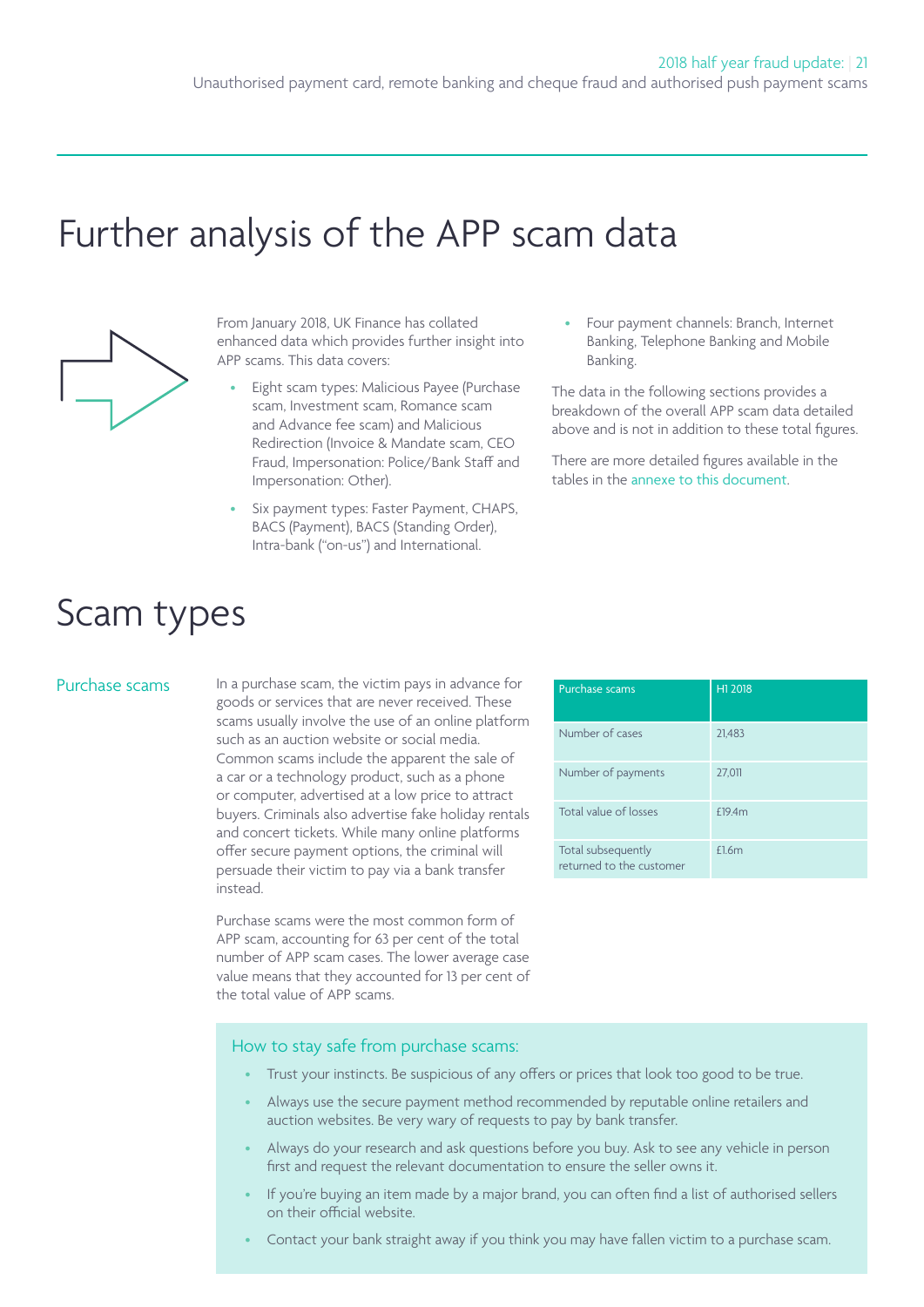Investment scams In an investment scam, a criminal convinces their Investment scams TH1 2018 victim to move their money to a fictitious fund or to pay for a fake investment. The criminal usually offers high returns to entice their victim. These scams include investment in items such as gold, property, carbon credits, land banks and wine.

> Investment scams accounted for only 4 per cent of the total number of APP scam cases, but 14 per cent of the total value.

| Investment scams                               | H1 2018 |
|------------------------------------------------|---------|
| Number of cases                                | 1,359   |
| Number of payments                             | 3,675   |
| Total value of losses                          | £20.9m  |
| Total subsequently returned<br>to the customer | £1.4m   |

### How to stay safe from investment scams:

- Be wary of any unsolicited approaches offering investment opportunities genuine investment companies do not cold call people.
- Check with the Financial Conduct Authority to see if a firm is authorised or registered with them before making any investment.
- Watch out for any too good to be true investment opportunities. If you are being pressurised to invest quickly it is a sign that it could be a scam.
- Contact your bank straight away if you think you may have fallen victim to an investment scam.

Romance scams In a romance scam, the victim is convinced to make Romance scams Remandell H1 2018 a payment to a person they have met, often online through social media or dating websites, and with whom they believe they are in a relationship. The 'relationship' is often developed over a long period and the individual is convinced to make multiple, generally smaller, payments to the criminal.

> Romance scams accounted for 2 per cent of the total number of APP scam cases in the first six months of 2018 and 4 per cent of the total value.

| Romance scams                                  | H1 2018 |
|------------------------------------------------|---------|
| Number of cases                                | 571     |
| Number of payments                             | 3,372   |
| Total value of losses                          | £5.3m   |
| Total subsequently returned<br>to the customer | £0.3m   |

### How to stay safe from romance scams:

- Be suspicious of any requests for money from someone you have never met in person, particularly if you have only recently met. Speak to your family or friends to get advice.
- Profile photos may not be genuine, do your research first.
- Contact your bank straight away if you think you may have fallen victim to a romance scam.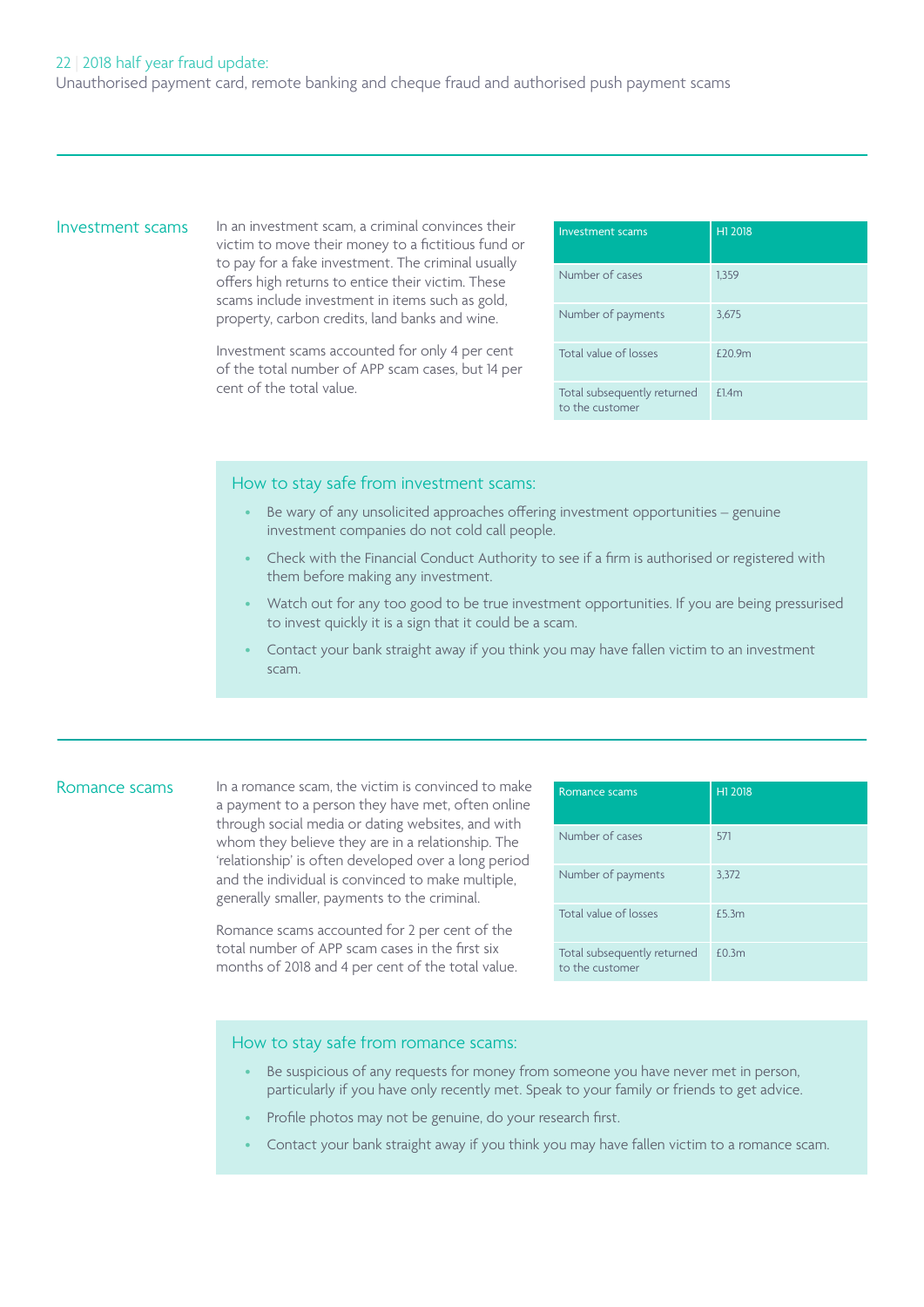# Advance fee scams

In an advance fee scam, a criminal convinces their victim to pay a fee which would they claim would result in the release of a much larger payment or high value goods, however no such payment exists. These scams include the criminal claiming that the victim has won an overseas lottery or that gold or jewellery is being held at customs and a fee must be paid to release the funds or goods.

Advance fee scams were the second most common form of APP scam in the first half of 2018, accounting for 11 per cent of the total number of cases. However, by value these scams accounted for 4 per cent.

| Advance fee scams                              | H1 2018 |
|------------------------------------------------|---------|
| Number of cases                                | 3.646   |
| Number of payments                             | 6.045   |
| Total value of losses                          | £6.0m   |
| Total subsequently returned<br>to the customer | £0.5m   |

### How to stay safe from advance fee scams:

- Be suspicious of any claims that you are due money or goods which you have not ordered or were aware of, especially if you are being asked to make a payment.
- If you have not entered a lottery or competition, then it is extremely unlikely you have won anything or would need to pay in advance to claim any winnings.
- Contact your bank straight away if you think you may have fallen victim to an advance fee scam.

# Invoice and Mandate scams

In an invoice or mandate scam, the victim attempts to pay an invoice to a legitimate payee, but the scammer intervenes to convince the victim to redirect the payment to the scammer's account. This type of fraud often involves email interception or compromise. It includes criminals targeting consumers posing as conveyancing solicitors, builders and other tradespeople, or targeting businesses posing as a supplier, and claiming that the bank account details have changed.

Invoice and mandate scams were the third most common type of APP scam, however it resulted in the largest share of losses at 34 per cent. The

| Invoice and mandate scams                      | H1 2018 |
|------------------------------------------------|---------|
| Number of cases                                | 2,856   |
| Number of payments                             | 3,705   |
| Total value of losses                          | £49.3m  |
| Total subsequently returned<br>to the customer | £13.3m  |

majority of losses by value were from non-personal or business accounts.

### How to stay safe from invoice and mandate scams:

Always confirm any bank account details directly with the company either on the telephone or in person before you make a payment or transfer any money.

- Criminals can access or alter emails to make them look genuine. Do not use the contact details in an email, instead check the company's official website or documentation.
- If you are making a payment to an account for the first time, transfer a small sum first and then check with the company using known contact details that the payment has been received to check the account details are correct.
- Contact your bank straight away if you think you may have fallen victim to an invoice or mandate scam.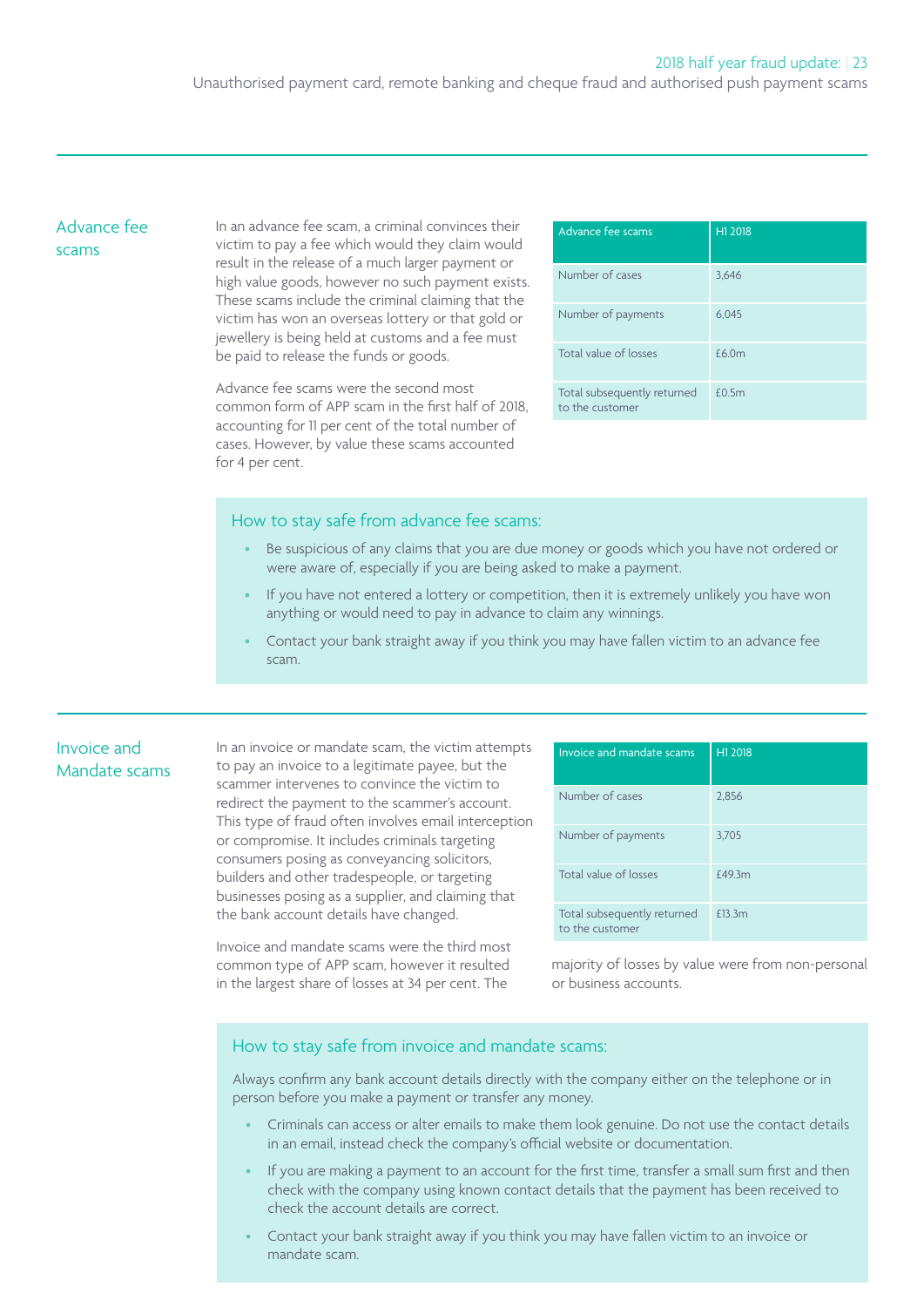CEO Fraud CEO fraud is where a victim attempts to make a CEO fraud CEO Fraud H1 2018 payment to a legitimate payee, but the scammer manages to intervene by impersonating the CEO of the victim's organisation to convince them to redirect the payment to the scammer's account. This type of fraud mostly affects businesses. The criminal will either access the company's email system or use spoofing software to email a member of the finance team with what appears to be a genuine email from the CEO with a request to change payment details or make an urgent payment to a new account.

> CEO fraud was the least common form of APP scam in the first half of 2018, accounting for 1 per cent of total cases. It accounted for 6 per cent of total losses.

| <b>CEO</b> fraud                               | H1 2018   |
|------------------------------------------------|-----------|
| Number of cases                                | 347       |
| Number of payments                             | 478       |
| Total value of losses                          | £8.0m     |
| Total subsequently returned<br>to the customer | $f$ 2 $m$ |

### How to stay safe from CEO fraud:

- Always check any unusual payment requests directly, ideally in person or by telephone, to confirm the instruction is genuine. Do not use contact details from an email or letter.
- Establish documented internal processes for requesting and authorising all payments and be suspicious of any request to make a payment outside of the company's standard process.
- Be cautious about any unexpected emails or letters which request urgent bank transfers, even if the message appears to have originated from someone from your own organisation.
- Contact your bank straight away if you think you may have fallen victim to CEO fraud.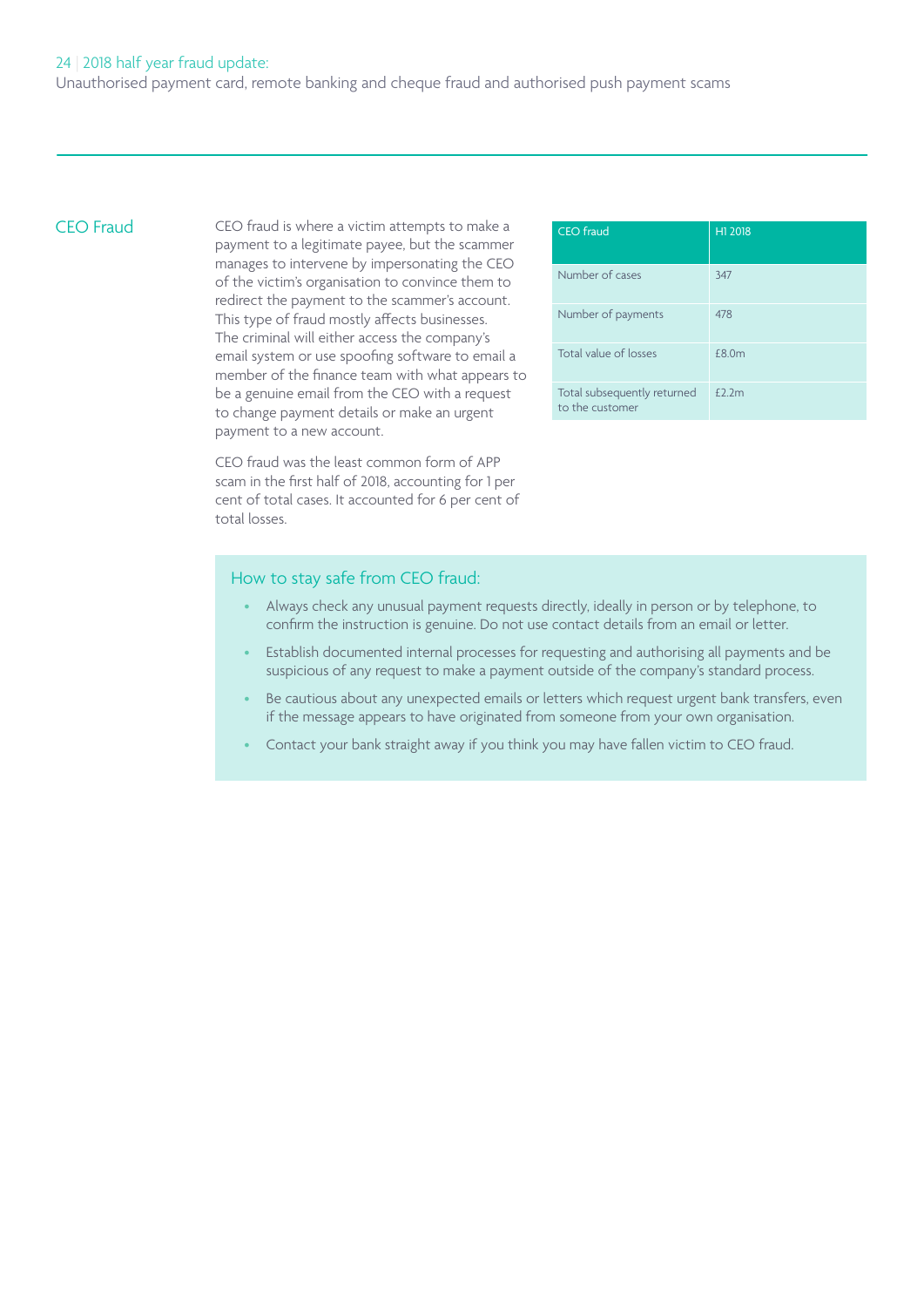# Impersonation: Police/Bank Staff

In this scam, the criminal contacts the victim purporting to be from either the police or the victim's bank and convinces the victim to make a payment. Often the fraudster will claim there has been fraud on the victim's account and they need to transfer the money to a 'safe account' to protect their funds. However, the criminal actually controls the recipient account. Criminals may pose as the police and ask the individual to take part in an undercover operation to investigate 'fraudulent' activity at a branch.

Police/Bank Staff impersonation scams accounted for 6 per cent of all APP scam cases in the first half of 2018. However, by value this scam was the second highest, accounting for 15 per cent of total losses.

| Impersonation:<br>Police/Bank Staff            | H1 2018       |
|------------------------------------------------|---------------|
| Number of cases                                | 1.947         |
| Number of payments                             | 3.196         |
| Total value of losses                          | $f$ $222$ $m$ |
| Total subsequently returned<br>to the customer | £6.9m         |

#### How to stay safe from impersonation scams:

- Remember, your bank or the police will never ask you to transfer money to a safe account, even if they say it is in your name.
- The police will never ask you to take part in an undercover operation.
- Never give anyone remote access to your computer as a result of a cold call or unsolicited message.
- If you are at all suspicious, hang up and don't reply to the message. Instead contact your bank on a number you know to be correct, such as the one the back of your bank card. You can contact your local police force via the 101 service.
- Contact your bank straight away if you think you may have fallen victim to an impersonation scam.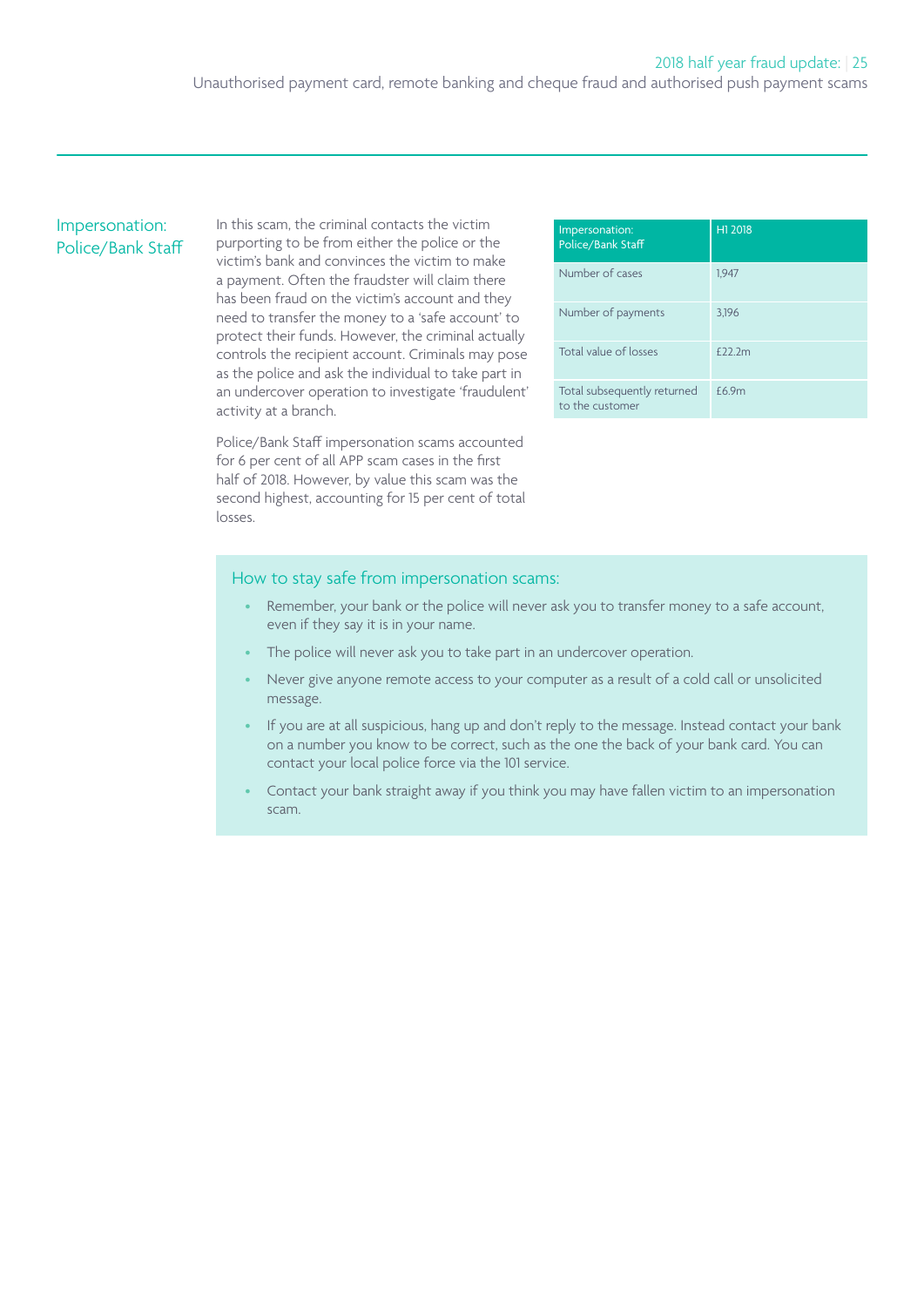# Impersonation: **Other**

In this scam, a criminal contacts the victim purporting to be from an organisation other than the police or the victim's bank and asks the victim to make a payment. Fraudsters pose as organisations such as utility companies, communications service providers or government departments and claim that the victim must to settle a fictitious fine or to return an erroneous refund. The scams can often involve the criminal requesting remote access to the victim's computer.

6 per cent of all APP scam cases were due to this type of scam in the first half of 2017, accounting for 10 per cent of total losses.

| Impersonation: Other                           | H1 2018 |
|------------------------------------------------|---------|
| Number of cases                                | 1.919   |
| Number of payments                             | 3,484   |
| Total value of losses                          | £14.4m  |
| Total subsequently returned<br>to the customer | £4.8m   |

### How to stay safe from impersonation scams:

- Always question uninvited approaches in case it's a scam. Instead, contact the company directly using a known email or phone number.
- Fraudsters may have some details about you, just because someone knows your basic details it does not mean they are genuine.
- Never give anyone remote access to your computer as the result of a cold call or unsolicited message.
- Contact your bank straight away if you think you may have fallen victim to an impersonation scam.